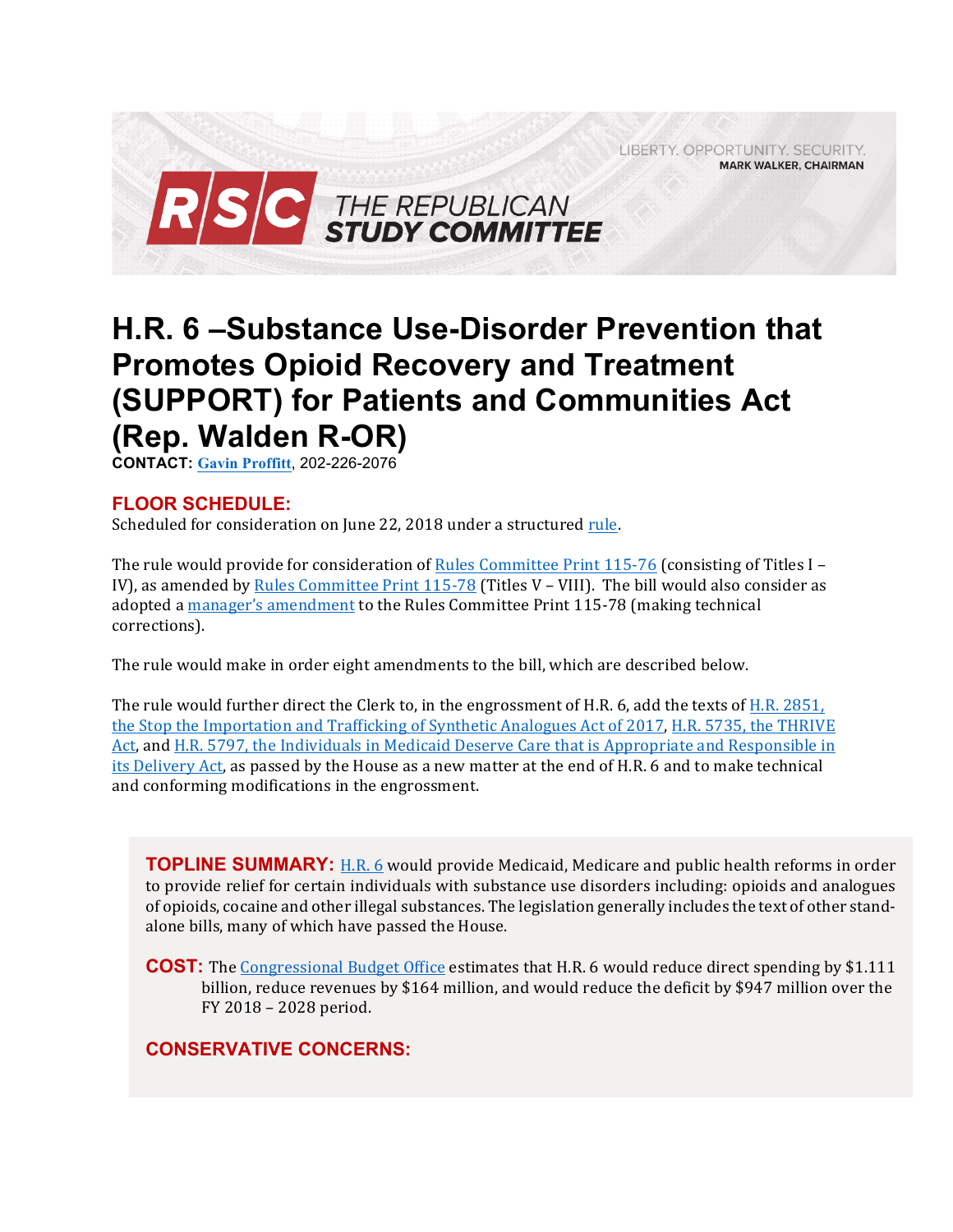**Expand the Size and Scope of the Federal Government?** Certain sections of this legislation authorize and create new government programs. Certain sections of this legislation authorize new authorities to the Secretary of Health and Human Services, as well as new authorities to the FDA. Certain sections of this legislation expand Medicaid and Medicare coverage.

**Encroach into State or Local Authority?** Some conservatives may feel that certain provisions and sections of this legislation would be more appropriately handled by the state and local governments, or by market forces and civil society.

**• Delegate Any Legislative Authority to the Executive Branch?** Some conservatives may be concerned that certain provisions and sections of this legislation would authorize new rulemaking authority, and requirements to issue guidance for the Secretary of Health and Human Services. Some conservatives may be concerned with the delegation of new authority to the FDA.

**• Contain Earmarks/Limited Tax Benefits/Limited Tariff Benefits?** No.

### **DETAILED SUMMARY AND ANALYSIS:**

H.R. 6 would provide Medicaid, Medicare and public health reforms in order to provide relief for certain individuals with substance use disorders including: opioids and analogues of opioids, cocaine and other illegal substances. The legislation generally includes the text of other stand-alone bills, many of which have passed the House. The bills numbers referenced in each section below reference the bill where the legislative language originated.

## Title I - Medicaid Provisions to Address the Opioid Crisis

### **Sec 101.** - At-Risk Youth Medicaid Protection (H.R. 1925)

This section would require state Medicaid programs not to terminate eligibility for medical assistance under the State plan for an individual who is an eligible juvenile because the juvenile is an inmate of a public institution, but may suspend the coverage during the period the juvenile is an inmate.

The state shall, prior to the individual's release conduct a redetermination of eligibility. If the State determines that the individual continues to meet the eligibility requirements for medical assistance, the State shall restore coverage for medical assistance upon the individual's release.

According to CBO, this section would increase outlays by \$75 million over the FY 2018 – 2028 period.

### **Sec 102. – Health Insurance for Former Foster Youth (H.R. 4998)**

This section would provide health coverage for former foster care children up to age 26.

According to  $\underline{CBO}$ , this section would increase outlays by \$171 million over the FY 2018 – 2028 period. 

### **Sec 103.** – Demonstration to increase substance use provider capacity under the **Medicaid program (H.R. 5477)**

This Section would require CMS to conduct a 54-month demonstration project to increase the treatment capacity of providers in participating States to provide substance use disorder treatment or recovery services under the State plan.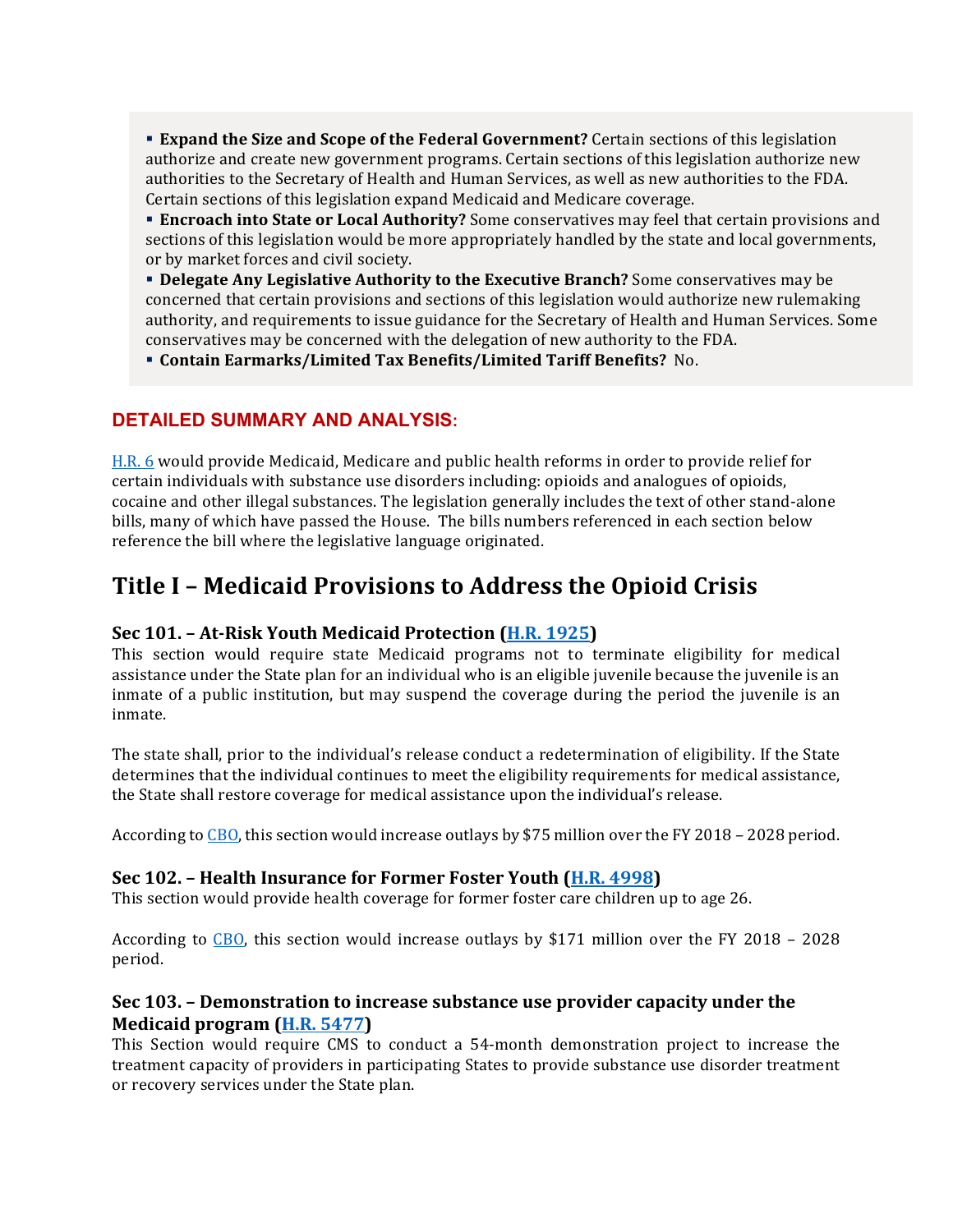According to CBO, this section would increase outlays by \$256 million over the FY 2018 – 2028 period. 

### **Sec 104.** – Drug management program for at-risk beneficiaries (H.R. 5808)

This section would require State Medicaid programs to run a qualified drug management program under which a State may enroll certain at-risk beneficiaries for substance use disorder identified by the State under the program. This section also details the conditions for enrollment, notification, and re-enrollment.

According to CBO, this section would reduce outlays by \$13 million over the FY 2018 - 2028 period.

### **Sec 105.** – Medicaid drug review and utilization (**H.R. 5799**)

This section would build upon already in place Medicaid drug review and utilization requirements.

The State would be required to have safety edits for subsequent fills for opioids and a claims review automated process that indicates when an individual enrolled under the State plan is prescribed a subsequent fill of opioids in excess of any limitation that may be identified by the State. Additionally, the State would be required to have safety edits on the maximum daily morphine equivalent that be prescribed for the treatment of chronic pain, as well as a claims review automated process. Finally, the State would be required to have a claims review automated process that monitors when an individual enrolled under the State plan is currently prescribed opioids, benzodiazepines, and antipsychotics. 

This section also contains a provision to monitor antipsychotic medications prescribed to children.

According to  $\text{CBO}$ , this section would increase outlays by \$5 million over the FY 2018 – 2028 period.

### **Sec 106.** – Guidance to improve care for infants with neonatal abstinence syndrome and their mothers and GAO report (H.R. 5789)

This section would require the Secretary of Health and Human Services to provide guidance to improve care for infants with neonatal abstinence syndrome and their families.

This section would require the Government Accountability Office to conduct a study addressing gaps in coverage for pregnant women with substance abuse disorder under the Medicaid program, and gaps in coverage for postpartum women with substance use disorder who had coverage during their pregnancy. 

### **Sec 107. – Medicaid health homes for opioid-use disorder Medicaid enrollees (H.R. 5810)**

This section would extend the enhanced matching rate for certain substance use disorder treatment in Medicaid Health Homes from eight quarters by an addition two quarters for a total of 10 quarters.

States which extend the matching rate would be required to submit a report to the Secretary of Health and Human services on the quality of care provided, with a focus on the outcomes relevant to the recovery of each individual; the access of the individual to health care; and the total expenditures of each participant for their health care.

According to CBO, this section would increase outlays by \$509 million over the FY 2018 – 2028 period.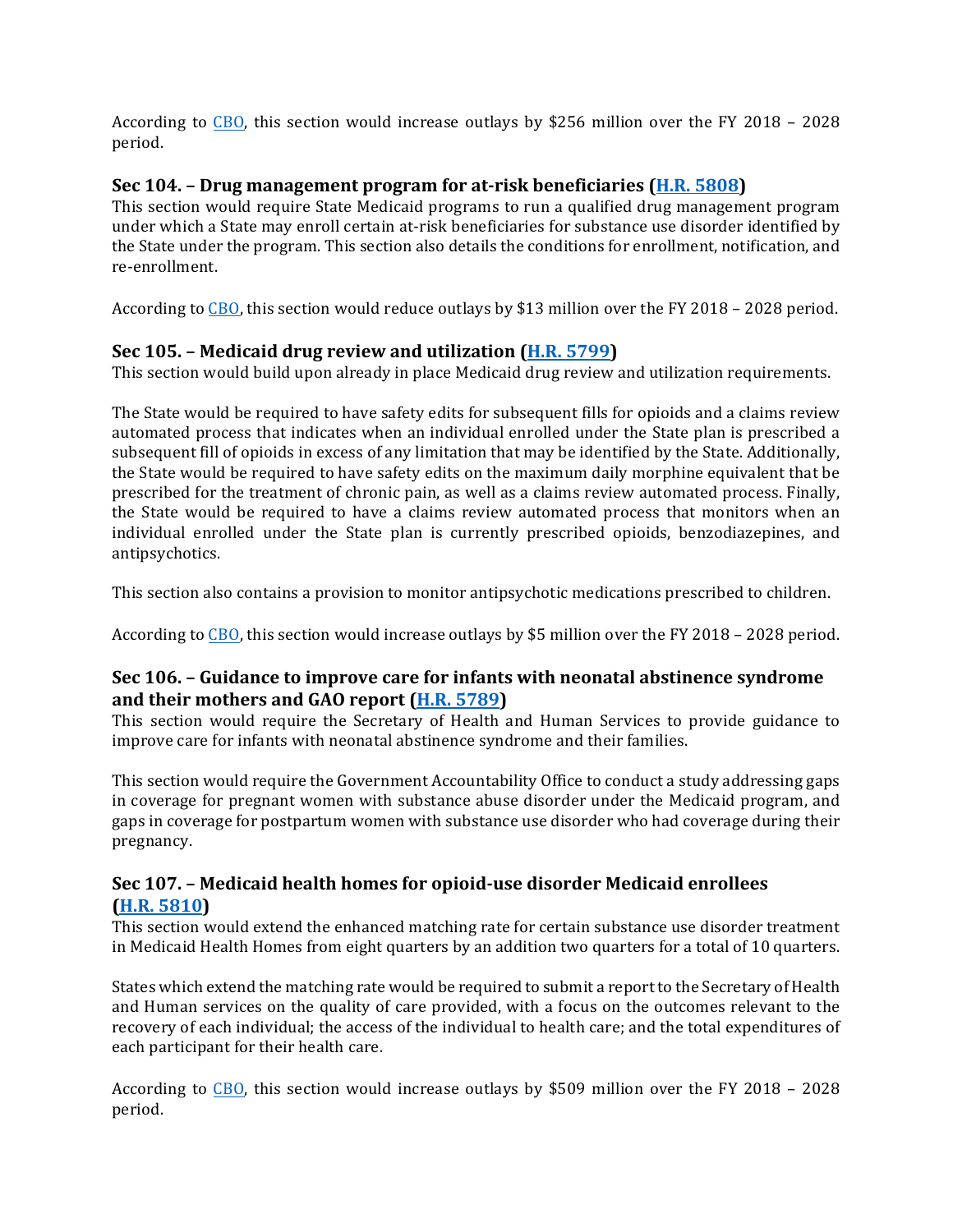# **Title II – Medicare Provisions to Address the Opioid Crisis**

### **Sec 201.** – Authority not to apply certain Medicare telehealth requirements in the case of certain treatment of a substance use disorder or co-occurring mental health **disorder (H.R. 5603)**

This section would provide the Secretary of Health and Human Services with rulemaking authority to expand telehealth services for individuals diagnosed with a substance use disorder, or a mental health disorder that is co-occurring with a substance use disorder.

This section would also require that the Secretary submit a report to Congress not later than five years after the date of the enactment of this legislation, which would describe the utilization of telehealth services, and the outcomes.

According to  $\overline{CD}$ , this section would increase outlays by \$11 million over the FY 2018 – 2028 period.

### **Sec 202.** – Encouraging the use of non-opioid analgesics for the management of **postsurgical pain (H.R. 5809)**

This section would expand a pass-through payment system from three to five years under Medicare for the use of non-opioid pain management drugs.

According to CBO, this section would increase outlays by \$180 million over the FY 2018 – 2028 period. 

### **Sec 203.** – Requiring a review of current opioid prescriptions for chronic pain and screening for opioid use disorder to be included in the Welcome to Medicare initial **preventive physical examination (H.R. 5798)**

This section would require a review of current opioid prescriptions and screening for opioid use disorder to be included in the Welcome to Medicare initial preventive physical examination, before an individual can enter the Medicare program.

This section would also require qualified practitioners to: 1) review the beneficiary's potential risk factors for opioid use disorder; (2) evaluate the beneficiary's level of pain; (3) provide the beneficiary information regarding non-opioid treatment options; and  $(4)$  provide a referral for additional treatment, where appropriate.

According to CBO, this section would increase outlays by \$5 million over the FY 2018 – 2028 period.

### Sec 204. - Modification of payment for certain outpatient surgical services **(H.R. 5804)**

This section seeks to give patients and providers more pain management options by reversing reimbursement cuts for certain treatments in the Ambulatory Service center setting.

This section would incentivize post-surgical injections as a pain treatment alternative to opioids by reversing a reimbursement cut for these treatments in the Ambulatory Service Center setting, as well as to collect data on a subset of codes related to these treatments.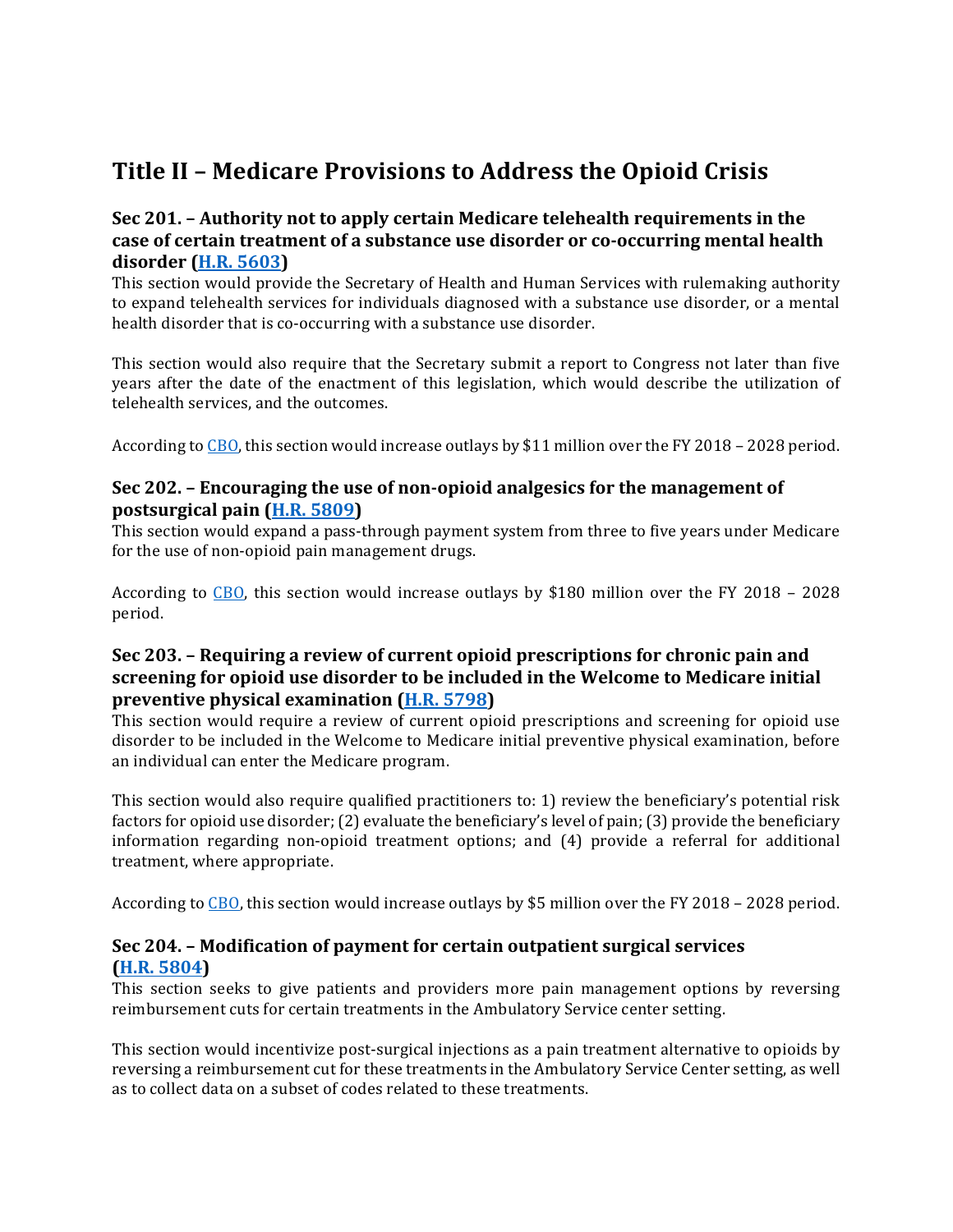According to  $CBO$ , this section would increase outlays by \$108 million over the FY 2018 - 2028 period. 

### **Sec 205.** – Requiring e-prescribing for coverage of covered part D controlled **substances (H.R. 3528)**

This section would require e-prescribing for coverage of prescribed controlled substances under the Medicare Part D program.

This section would provide the Secretary of Health and Human Services with rulemaking authority to specify circumstances to which the Secretary may waive the e-prescribing requirements for certain specified circumstances.

According to CBO, this section would reduce outlays by \$250 million over the FY 2018 - 2028 period.

### **Sec 206.** – Requiring PDPs under Medicare to establish drug management programs **for at-risk beneficiaries (H.R. 5675)**

This section would require prescription drug plan sponsors under Medicare to establish drug management programs for at-risk beneficiaries.

According to  $\text{CBO}$ , this section would reduce outlays by \$60 million over the FY 2018 – 2028 period.

### **Sec 207.** – Medicare coverage of certain services furnished by opioid treatment **programs (H.R. 5776)**

This section would expand Medicare to include Opioid Treatment Programs for the purposes of delivering Medication-Assisted treatment. Medicare would pay the Opioid Treatment Programs through bundled payments.

This section would also require the Secretary of Health and Human Services to provide an annual update to the bundled payment amounts.

According to CBO, this section would increase outlays by \$250 million over the FY 2018 – 2028 period. 

### **Title III - Other Health Provisions to Address the Opioid Crisis**

### **Sec 301.** – Clarifying FDA regulation of non-addictive pain and addiction therapies **(H.R. 5806)**

This section would require the FDA to hold not less than one public meeting to address the challenges and barriers of developing non-addictive medical products intended to treat pain or addiction.

This section would also require the Secretary of Health and Human Services to issue guidance on to help address challenges to developing non-addictive medical products to treat pain or addiction, including how such products may be eligible for accelerated approval or breakthrough therapy designation.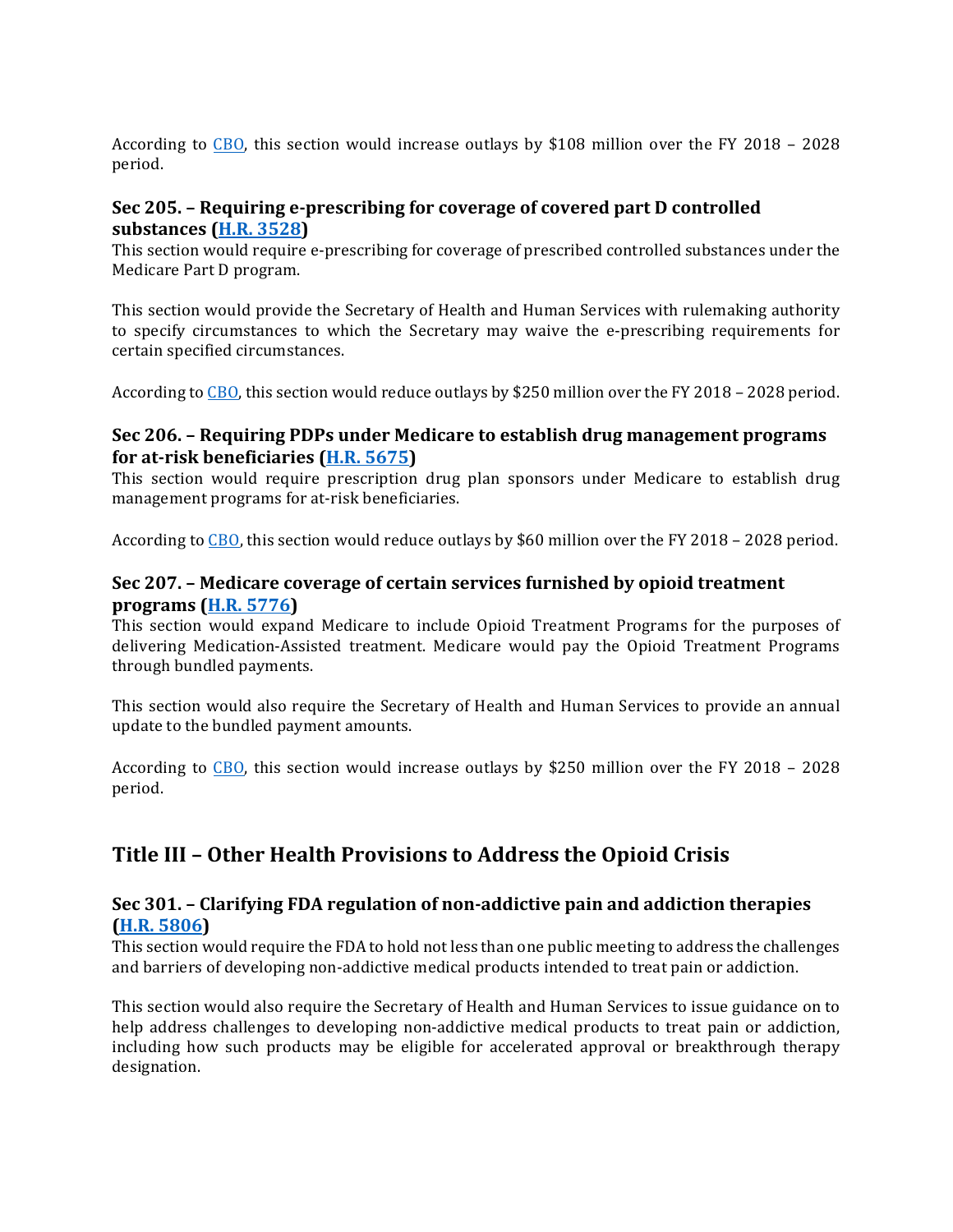### **Sec 302. – Surveillance and Testing of Opioids to Prevent Fentanyl Deaths (H.R. 5580)**

This section would authorize the Secretary of Health and Human Services to establish a program to award grants to Federal, State, and local agencies to support the establishment or operation of public health laboratories to detect fentanyl, its analogues and other synthetic opioids.

### **Sec 303.** - Allowing for more flexibility with respect to medication-assisted **treatment for opioid use disorders (H.R. 3692)**

This section would make permanent the prescribing authority for physician assistants and nurse practitioners and permits a waivered practitioner to immediately start treating from 30 to 100 patients at a time with buprenorphine, which is an opioid medication used to treat opioid addiction.

This section makes the buprenorphine prescribing authority for physician's assistants and nurse practitioners permanent.

This section also requires the Secretary of Health and Human Services to submit a report to the congress that assesses the care provided by qualifying practitioners who are treating, in the case of physicians, 100 or more patients, and in the case of qualifying practitioners who are not physicians, 30 or more patients.

According to  $\overline{CBO}$ , this section would increase outlays by \$395 million over the FY 2018 – 2028 period. 

### **Title VI – Offsets**

### **Sec 401.** – Promoting value in Medicaid managed care

This section would provide for an incentive for States to voluntarily adopt a medical loss ratio requirement for their Medicaid managed care organizations at a rate of 85 percent.

According to  $\text{CBO}$ , this section would reduce outlays by \$2.275 billion over the FY 2018 – 2028 period.

### **Sec 402.** – Extending period of application of Medicare secondary payer rules for **individuals with ESRD**

This section would extend the limited time period that employer health plans are the primary payer for beneficiaries with end-stage renal disease from 30 months to 33 months. The provision would apply for items and services furnished beginning January 1, 2020.

According to CBO, this section would reduce outlays by \$344 million over the FY 2018 - 2028 period.

### **Sec. 403 - Requiring reporting by group health plans of prescription drug coverage information for purposes of identifying primary payer situations under the Medicare program**

This section would extend mandatory reporting requirements to include prescription drug coverage in order to better coordinate benefits related to Medicare Part D. Starting in 2020, this extension would ensure that all prescription drug coverage provided by group health plans that is primary to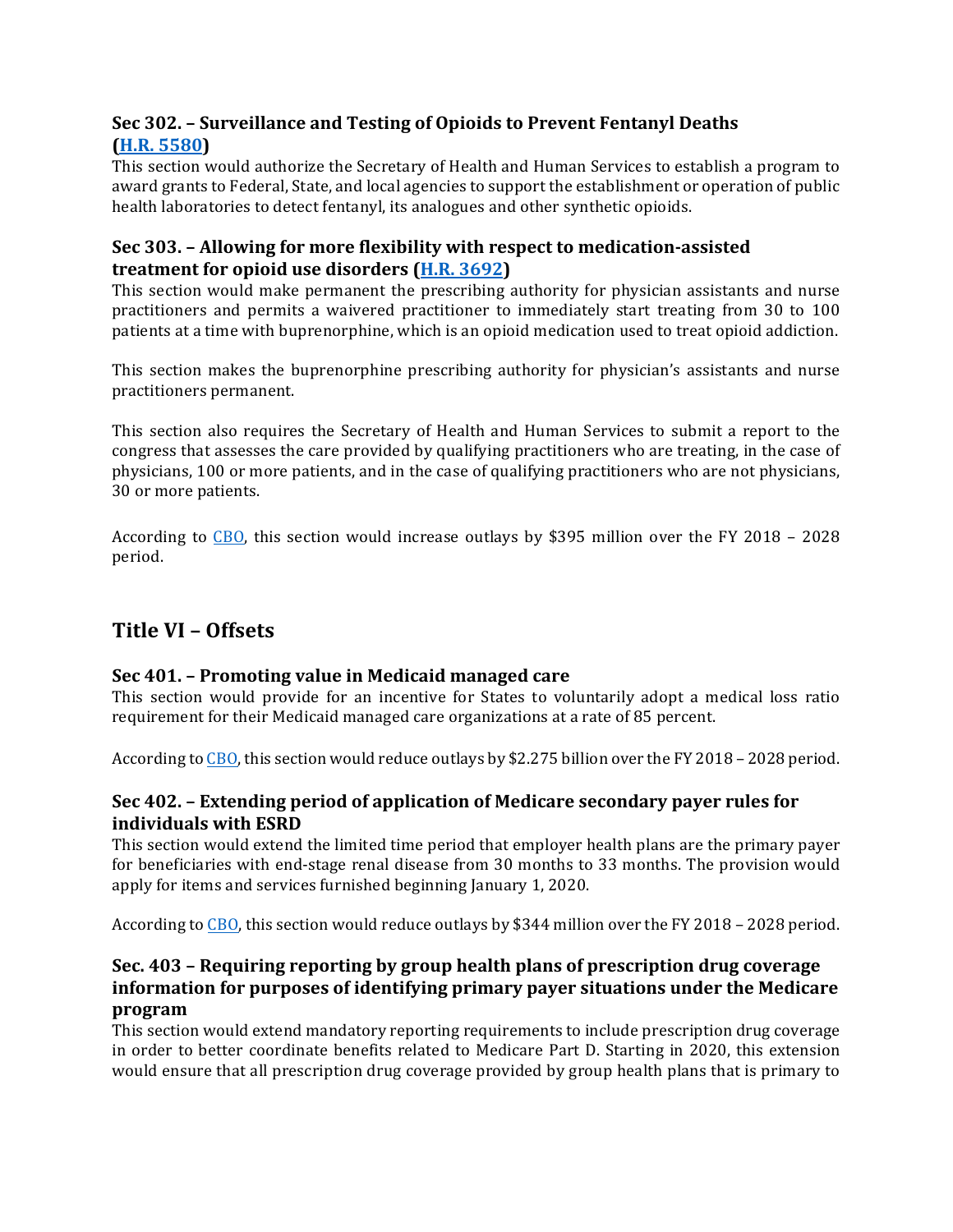Medicare coverage is communicated to HHS and to Part D sponsors, thereby permitting sponsors to comply with the statutory Medicare secondary payer requirements.

According to  $\underline{CBO}$ , this section would reduce outlays by \$45 million over the FY 2018 – 2028 period.

### **Title V – Other Medicaid Provisions**

### **Sec.** 5001 – **H.R.** 5583, to amend title XI of the Social Security Act to require states to **annually report on certain adult health quality measures, and for other purposes** This section would require state Medicaid programs to report on the behavioral health measures that are included in CMS's 2018 Core Set of Adult Health Care Quality Measures for Medicaid.

According to CBO, "most states have systems in place for reporting such measures to the federal government."

### **Sec. 5011, 5012 - H.R. 5800, the Medicaid IMD ADDITIONAL INFO Act**

These sections would direct the Medicaid and CHIP Payment and Access Commission (MACPAC) to conduct a study on institutions for mental disease (IMD) that receive Medicaid reimbursement. The study would be required to report on the requirements and standards that state Medicaid programs have for IMDs.

MACPAC, considering input from stakeholders, will summarize the findings and make recommendations on improvements and best practices and data collection. The report would be due no later than January 2020.

### **Sec. 5021, 5022 - H.R. 3192, the CHIP Mental Health Parity Act**

These sections would require comprehensive mental health and substance use disorder services as a mandatory benefit under the CHIP program for pregnant women and children.

Specifically, this section would amend the CHIP program to include coverage of mental health services necessary to prevent, diagnose, and treat a broad range of mental health symptoms and disorders, including substance use disorders. This legislation would prohibit States from imposing financial or utilization limits on mental health treatment that are lower than limits places on physical health treatment.

### **Sec. 5031, 5032 - <u>H.R. 4005</u>, the Medicaid Reentry Act**

These sections would direct the Secretary of Health and Human Services to convene a stakeholder group that will produce a report of best practice for states to consider in health care related transitions for inmates of public institutions.

This section would require the Secretary to issue guidance for demonstration projects to inmates to receive medical assistance under Medicaid during the 30-day period preceding release from a public institution.

### **Sec. 5041, 5042 - H.R. 5801, the Medicaid PARTNERSHIP Act**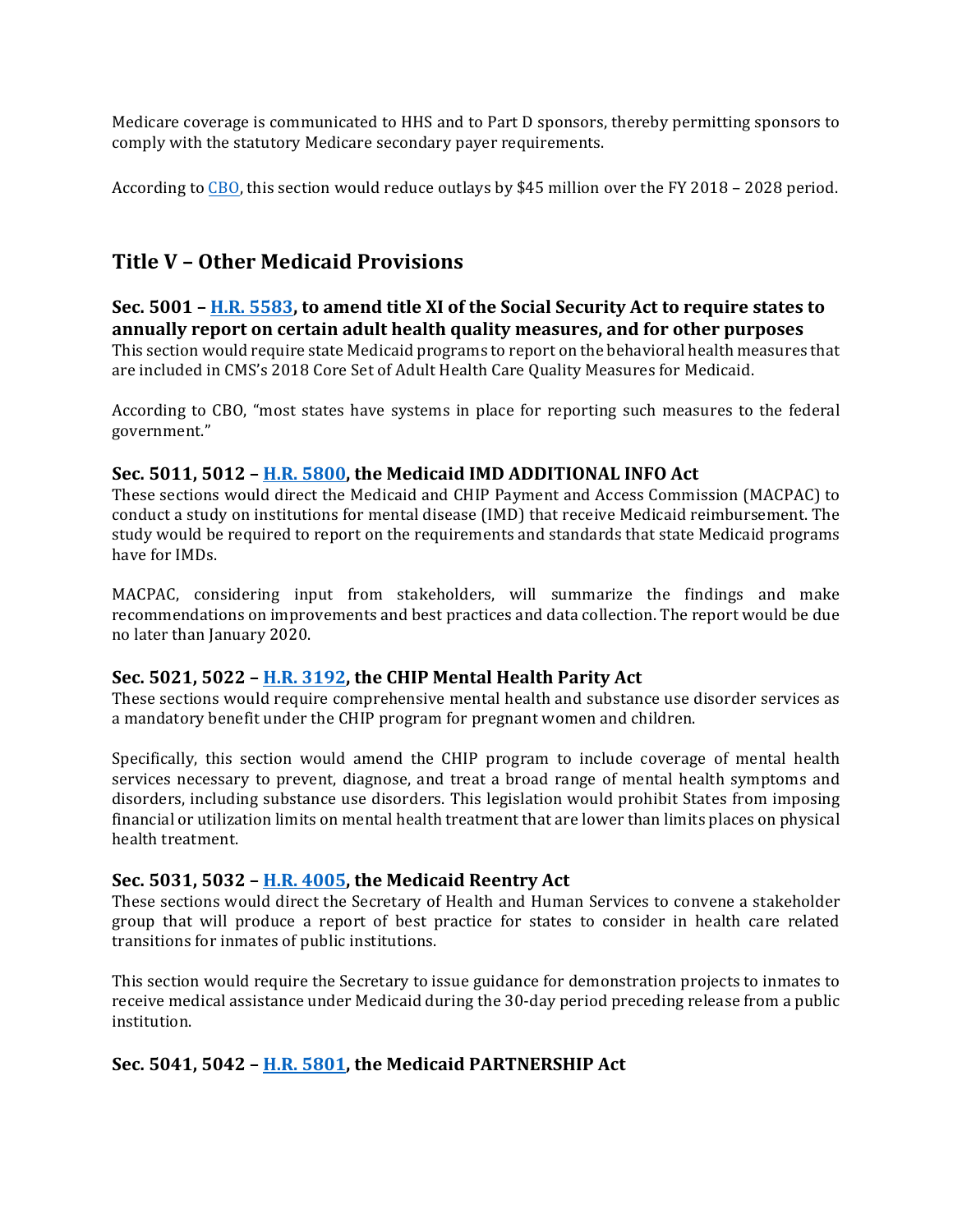These sections would require providers who are permitted to prescribe controlled substances and who participate in Medicaid to query prescription drug monitoring programs (PDMPs) before prescribing controlled substances to Medicaid patients beginning October 1, 2021.

This section would also require each State to include in the annual report submitted to the Secretary, beginning in 2023, a percentage of covered providers who check the prescription drug history of a covered individual through a qualified prescription drug monitoring program before prescribing a controlled substance, as well as the types of controlled substances prescribed. Additionally, CMS would be required to publish a report including guidance for States on how States can increase the percentage of covered providers who use qualified prescription drug monitoring programs; and best practices for how States and covered providers should use such qualified prescription drug monitoring programs to reduce the occurrence of abuse of controlled substances.

This section would increase the Federal medical assistance percentage, or Federal matching rate, for expenditures by the State for administrative costs to implement a prescription drug management program during the period beginning October 1, 2018, and ending September 30, 2021, if the state has in place agreements with all contiguous states allowing providers in contiguous states to access the program. The increase in the Federal medical assistance percentage, or Federal matching rate would be prohibited from resulting in exceeding a 100 percent rate. However, the increase that may be provided is not specified by the legislation.

This section would require CMS to issue guidance on best practices on the use of prescription drug monitoring programs and on privacy of Medicaid beneficiary information.

### **Title VI - Other Medicaid Provisions**

### **Sec.** 6001 – **H.R.** 3331, To amend title XI of the Social Security Act to promote testing of incentive payments for behavioral health providers for adoption and use of **certified electronic health record technology**

Obamacare created the Center for Medicare and Medicaid Innovation (CMMI) "to test models that improve care, lower costs, and better align payment systems to support patient-centered practices."

This section would add a model to make incentive payments to behavioral health providers to adopt and use electronic health record technology.

According to CBO, "it is already clear to CMMI that it has that authority" under current law.

### **Sec.** 6011, 6012 – H.R. 5582, the Abuse Deterrent Access Act of 2018

These sections would require a report from the Secretary of Health and Human Services (HHS) regarding the adequacy of access to abuse-deterrent opioid formulations for individuals with chronic pain for Medicare patients.

### **Sec.** 6021, 6022 – H.R. 5685, the Medicare Opioid Safety Education Act

These sections would direct the Centers for Medicare and Medicaid Services (CMS) to compile education resources for beneficiaries regarding opioid use, pain management, and alternative pain management treatments, and include these resources in the "Medicare and You" Handbook.

### **Sec.** 6031, 6032 – **H.R.** 5590, the Opioid Addiction Action Plan Act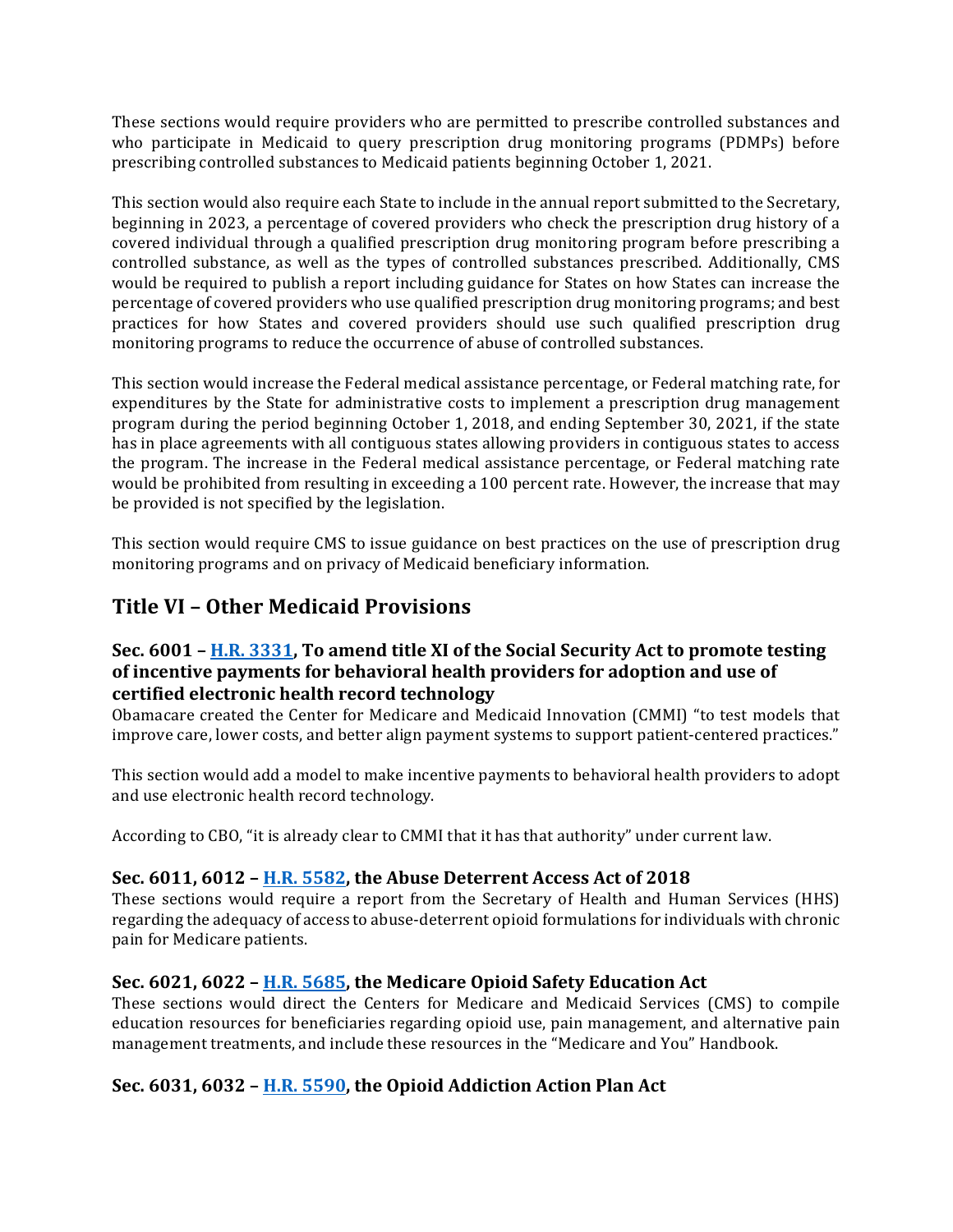These sections would require the Secretary of HHS to develop an action plan by January 1, 2019, for increasing access to medication-assisted treatment among Medicare and Medicaid enrollees.

The Secretary of HHS, in collaboration with the Pain Management Best Practices Inter-Agency Task Force, would be required to develop an action plan that provides recommendations on changes to the Medicare and Medicaid program for all medication-assisted treatment of opioid addiction and other therapies that manage chronic and acute pain, as well as recommendations to minimize the risk of opioid addiction. Additionally, this action plan would be required to enhance the coverage and reimbursement of medication-assisted treatment for opioid addiction.

Finally, this section would require the Centers for Medicare and Medicaid Services to convene a stakeholders group to receive public comment on the action plan.

### **Sec.** 6041, 6042 – H.R. 5605, the Advancing High Quality Treatment for Opioid Use **Disorders in Medicare Act**

These sections would establish a four-year demonstration program to increase access to treatment for opioid use disorder.

The purpose of this program would be to increase access of applicable beneficiaries to opioid use disorder treatment services; improve physical and mental health outcomes for such beneficiaries; and to reduce Medicare expenditures. The demonstration would provide incentive payments and funding for care management services based on criteria such as patient engagement, use of evidence based treatments, and treatment length and intensity.

Under this section, the Secretary of HHS would be directed to encourage other payers to coordinate payments for opioid use disorder treatments and to evaluate the extent to which the demonstration reduces hospitalizations, increases the use of medication-assisted treatments, and improves the health outcomes of individuals with opioid use disorders during and after the demonstration.

The Comptroller General of the United States would be required to submit a report to the Secretary and Congress regarding an evaluation of this program.

This section would provide for the transfer from the Federal Supplementary Medical Insurance Trust Fund of \$5 million to the Centers for Medicare & Medicaid Services Program Management Account for administrative expenses. The bill would also provide for the transfer from the Federal Supplementary Medical Insurance Trust Fund of \$10 million each fiscal year over the FY 2021 - 2024 period for making payments under the program.

This section would allow the Secretary to waive any provision of the title to carry out the program.

This section would require prescriptions for controlled substances on Schedule II, III, IV, and V under Medicare Part D to be transmitted by a practitioner electronically beginning in 2021. The bill would allow this provision to be waived under certain circumstances.

According to  $\underline{CBO}$ , this would increase outlays by \$107 million over the FY 2018 – 2028 period.

### **Sec.** 6051, 6052 – H.R. 5796, the REACH OUT Act of 2018

These sections would allow the Secretary of Health and Human Services to award grants to certain organizations that provide technical assistance and education to high-volume prescribers of opioids.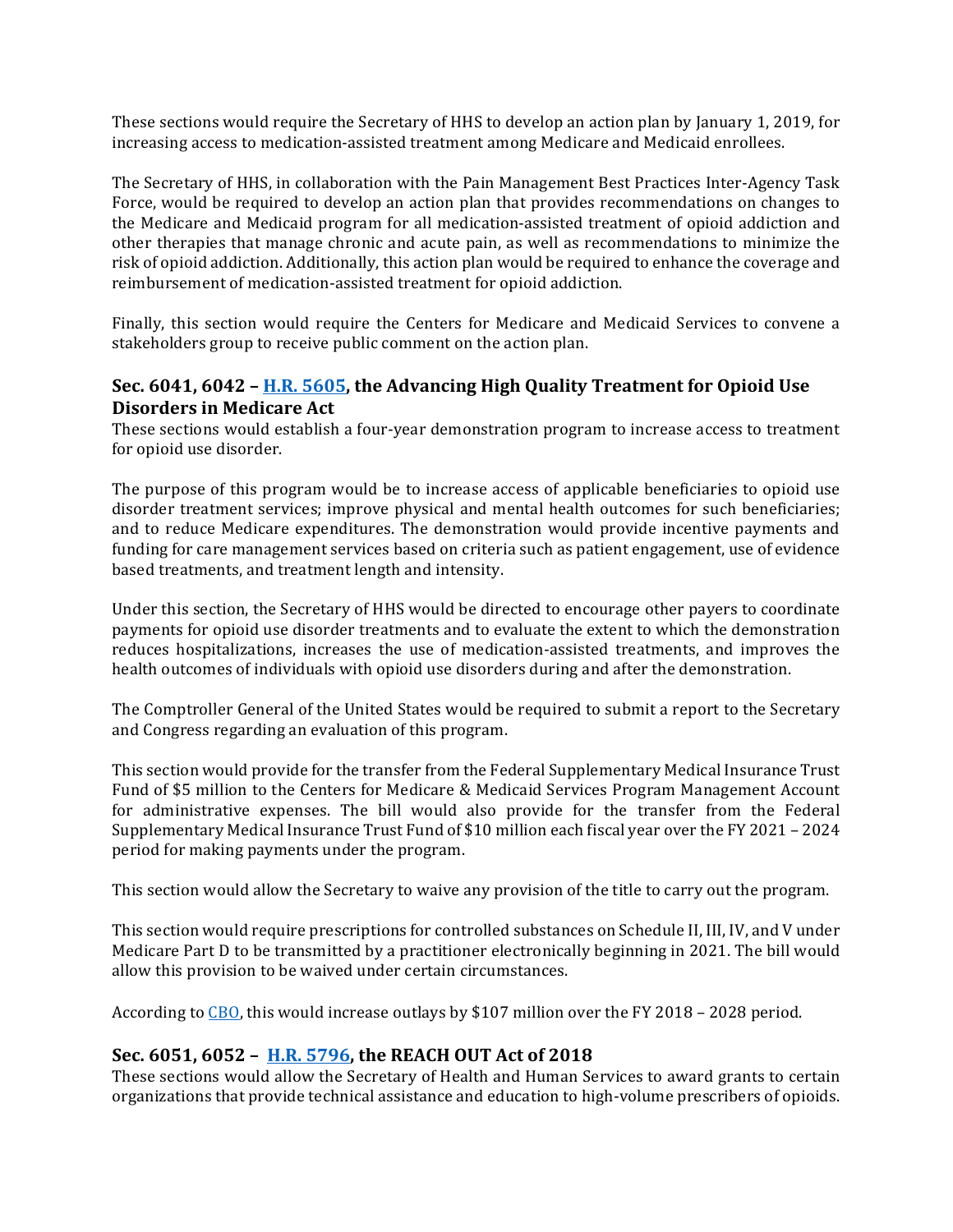The purpose of the grants would be to educate and provide outreach to prescribers of opioids about best practices for prescribing opioids; to educate about non-opioid pain management therapies; and to reduce the amount of opioid prescriptions prescribed by prescribers of opioids. In order to be considered for a grant, the eligible entity shall submit an application to the Secretary containing the information that the Secretary shall require as determined by the Secretary.

This section would provide for the transfer of \$75 million from the Federal Supplementary Medical Insurance Trust Fund to the Centers for Medicare & Medicaid Services Program Management Account to implement the grant.

This section would also make modifications to the federal share for Medicaid managed care between  $FY$  2026 - 2028.

#### Sec. 6061, 6062, 6063, 6065, 6064 - **H.R. 5773**, the PASS Act of 2018

These sections would require Medicare Part D prescription drug plans to provide drug management programs for Medicare beneficiaries who are at risk for prescription drug abuse.

This section would require health care professionals to submit prior authorization requests electronically, starting on January 1, 2021, for drugs covered under Medicare Part D. Additionally, this legislation would expend medication therapy management programs under Medicare Part D to include beneficiaries who are at risk for prescription drug abuse.

Finally, this section would require the Secretary of Health and Human Services to establish a secure Internet portal to allow Health and Human Services, Medicare Advantage plans, and Medicare Part D plans to exchange information about fraud, waste, and abuse among providers and supplier no later than two years after enactment. H.R. 5773 also would require organizations with Medicare Advantage contracts to submit information on investigations related to providers suspected of prescribing large volumes of opioids through a process established by the Secretary no later than January 2021.

### **Sec.** 6071, 6072 – **H.R.** 5723, the Expanding Oversight of Opioid Prescribing and Payment Act of 2018

This section would require the Medicare Payment Advisory Commission to report on opioid payment, adverse incentives, and data under the Medicare program.

The report to Congress would include payments for pain treatment, incentives for prescribing opioids in inpatient and outpatient settings, and documented tracking of opioid use from Medicare claims data. 

This section specifies that no additional funds are authorized to be appropriated to carry out the requirements of the bill, and that the requirements shall be carried out using amounts otherwise authorized.

### **Sec.** 6081, 6082, 6083, 6084, 6085, 6086 - **H.R.** 6110, the Dr. Todd Graham Pain **Management, Treatment, and Recovery Act of 2018**

These sections would require the Secretary of Health and Human Services to conduct a review of payments under the Medicare Outpatient Prospective Payment System for opioids and evidencebased non-opioid alternatives for pain management with a goal of ensuring that there are not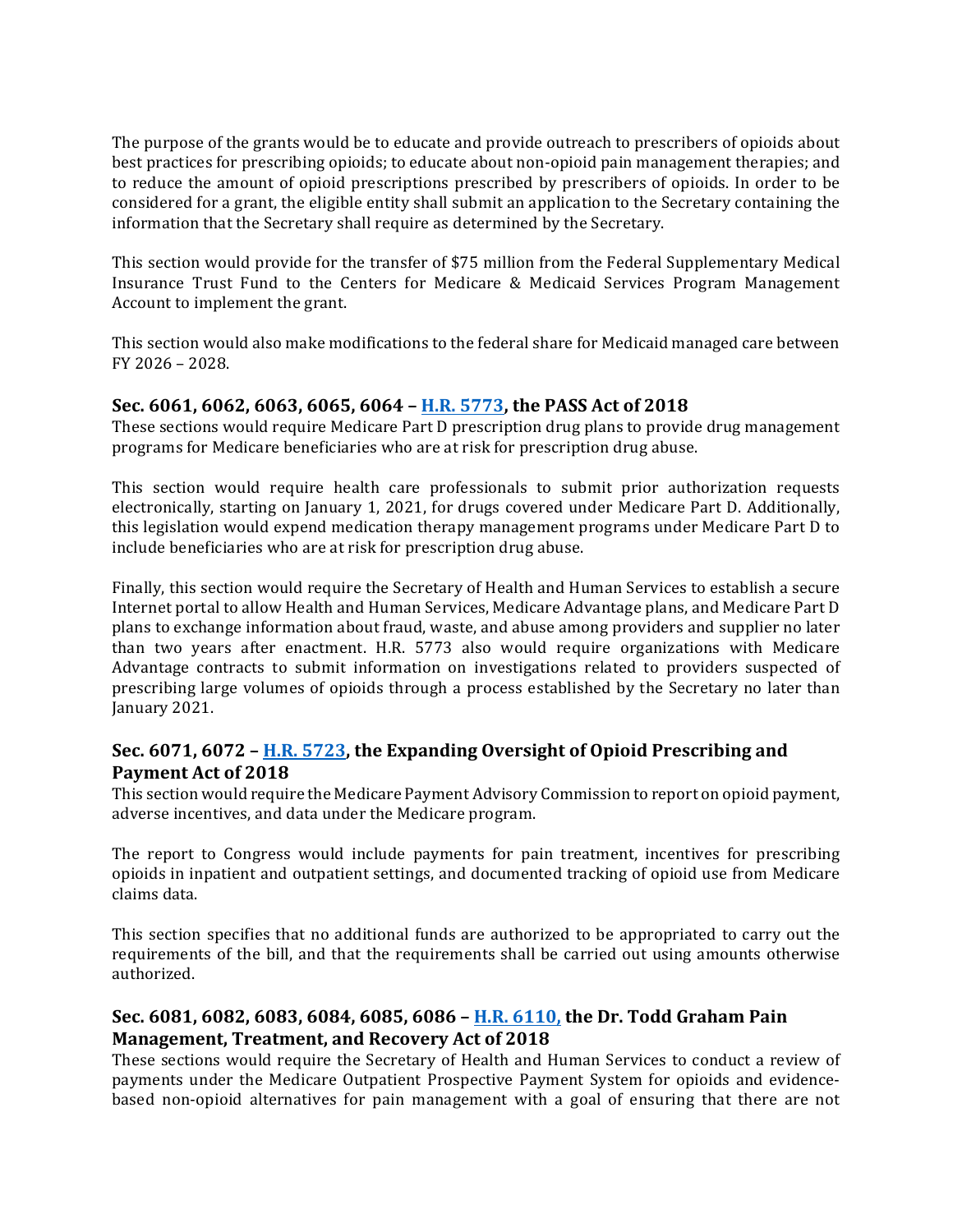financial incentives to use opioids instead of non-opioid alternatives. The Secretary would be required to consider the extent to which revisions such as the creation of additional groups of outpatient department services to classify procedures that utilize opioids and non-opioid alternatives separately would reduce payment incentives for opioids instead of non-opioids. If the Secretary identifies revisions, the bill would require the Secretary to begin making them beginning on January 1, 2020. The Secretary would be required to focus on covered outpatient department services, ambulatory payment classifications that primarily include surgical services, and other services determined by the Secretary which general involve treatment for pain management.

Additionally, this section would expand access under Medicare for addiction treatment at Federally Qualified Health Centers. The payment for these treatments will be subject to available appropriated funds, and the amount will be determined by the Secretary. The bill would provide \$6 million in mandatory funding for this purpose to remain available until expended. Further, access to similar opioid addiction treatment will be expanded to certain Rural Health Clinics. The bill would provide \$2 million in mandatory funding for this purpose to remain available until expended.

This section would require a study on the availability of supplemental health care benefits designed to treat or prevent substance use disorders under Medicare Advantage plans.

According to  $\underline{CBO}$ , this would increase outlays by \$8 million over the FY 2018 – 2028 period.

### **Sec.** 6091, 6092, 6093, 6094, 6095 - H.R. 5774, the COACH Act of 2018

These sections would require the Secretary of Health and Human Services to develop and publish an online guide by January 1, 2019, on pain management strategies and opioid use disorder prevention strategies with respect to individuals entitled to benefits under Medicare Part A. The Secretary would be required to consult with relevant stakeholders including: medical professional organizations, providers and suppliers of services, health care consumers or groups representing such consumers, and other entities determined appropriate by the Secretary.

This section would require the Secretary to establish a technical expert panel for the purposes of reviewing quality measures relating to opioids and opioid use disorders, including care, prevention, diagnosis, health outcomes, and treatment furnished to individuals with opioid use disorders. This panel shall, not later than one year after its establishment, provide a report to the Secretary on its findings.

Further, this section also would require the Secretary to establish an additional technical expert panel on reducing surgical setting opioid use, and to collect data on perioperative opioid use; and to report on diagnosis-related group codes that have the highest volume of surgeries and the availability of associated data regarding post-operative opioid use, including prescription patterns and rates of consumption. This panel would be required to include medical and surgical specialty societies and hospital organizations.

This section would require the Secretary to post all guidance published by the HHS on or after January 1, 2016, relating to prescribing opioids applicable to Medicare Part A and B beneficiaries to a public website.

### Sec. 6101, 6102 - H.R. 5676, the SENIOR Communities Protection Act of 2018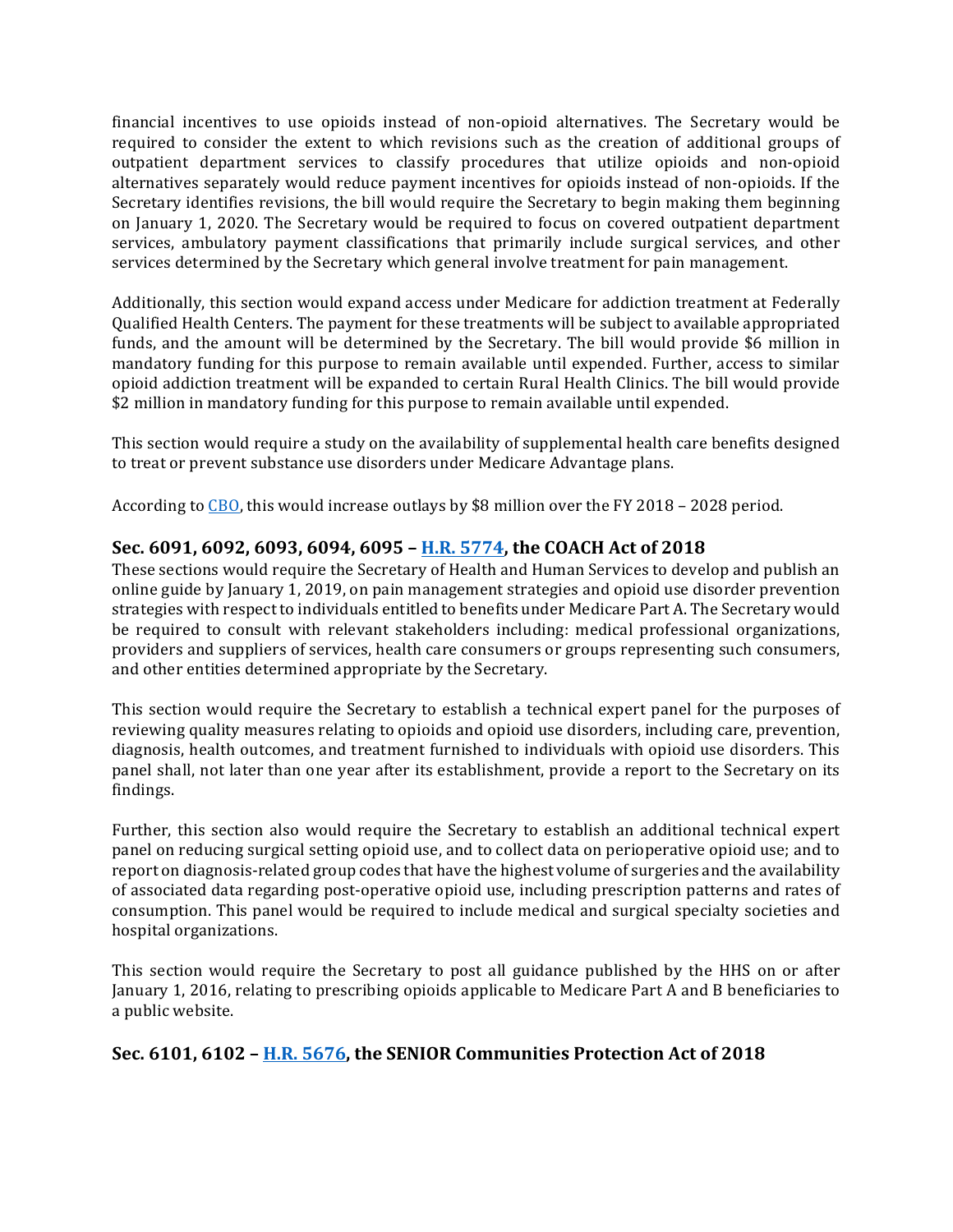These sections would authorize the suspension of payments by Medicare prescription drug plans and Medicare Advantage Prescription Drug plans, pending investigation of credible allegations of fraud by pharmacies.

This section also clarifies that a fraud hotline tip, as defined by the Secretary of Health and Human Services, without further evidence shall not be treated as sufficient evidence for a credible allegation of fraud.

The changes made by the bill would be applicable to plan years beginning January 1, 2020.

According to CBO, this would reduce outlays by \$9 million over the FY 2018 - 2028 period.

### **Sec.** 6111, 6112, 6113, 6114 - **H.R.** 5775, the Providing Reliable Options for Patients and Educational Resources (PROPER) Act

These sections would require prescription drug plans that provide coverage under Medicare Part D to furnish information to beneficiaries about the risks of opioid use and the availability of alternative treatments for pain.

The section also would require Medicare Advantage plans and prescription drug plans to provide information regarding safe disposal of controlled substances in home health risk assessments and medication therapy management programs.

This section also would make changes to pain-related questions on the Hospital Consumer Assessment of Healthcare Providers and Systems survey. Specifically, the survey may not include questions about communication by hospital staff with an individual about such individual's pain unless such questions take into account whether an individual experiencing pain was informed about risks associated with the use of opioids and about non-opioid alternatives for treatment of pain.

### **Title VII – Other Health Provisions**

### **Sec.** 7001, 7002 – **H.R.** 449, Synthetic Drug Awareness Act of 2017

These sections would require the U.S. Surgeon General to submit a comprehensive report to Congress on the public health effects of the rise in synthetic drug use among youth aged 12 to 18.

Synthetic drugs, such as synthetic cannabinoids (Spice, K2), cathinones (Bath Salts), and psychedelic phenethylamines (N-Bomb) are produced in labs and can have chemical structures that can be either identical to or different from naturally occurring drugs. Their effects are designed to mimic or enhance those of natural drugs. Synthetic drugs can be modified to circumvent the Drug Enforcement Administration's (DEA) scheduling regime. Fentanyl, a substance that is 50 times more potent than heroin and 100 times more potent than morphine, has numerous analogs. Before DEA's recently issued order to schedule all fentanyl-related compounds under Schedule I, when the agency would temporarily control one given fentanyl substance, illicit manufacturers abroad would produce new analogs through minor structural modifications to be smuggled and distributed as a purportedly "non-controlled substances."

### **Sec.** 7011, 7012 - **H.R. 4275, Empowering Pharmacists in the Fight Against Opioid Abuse Act**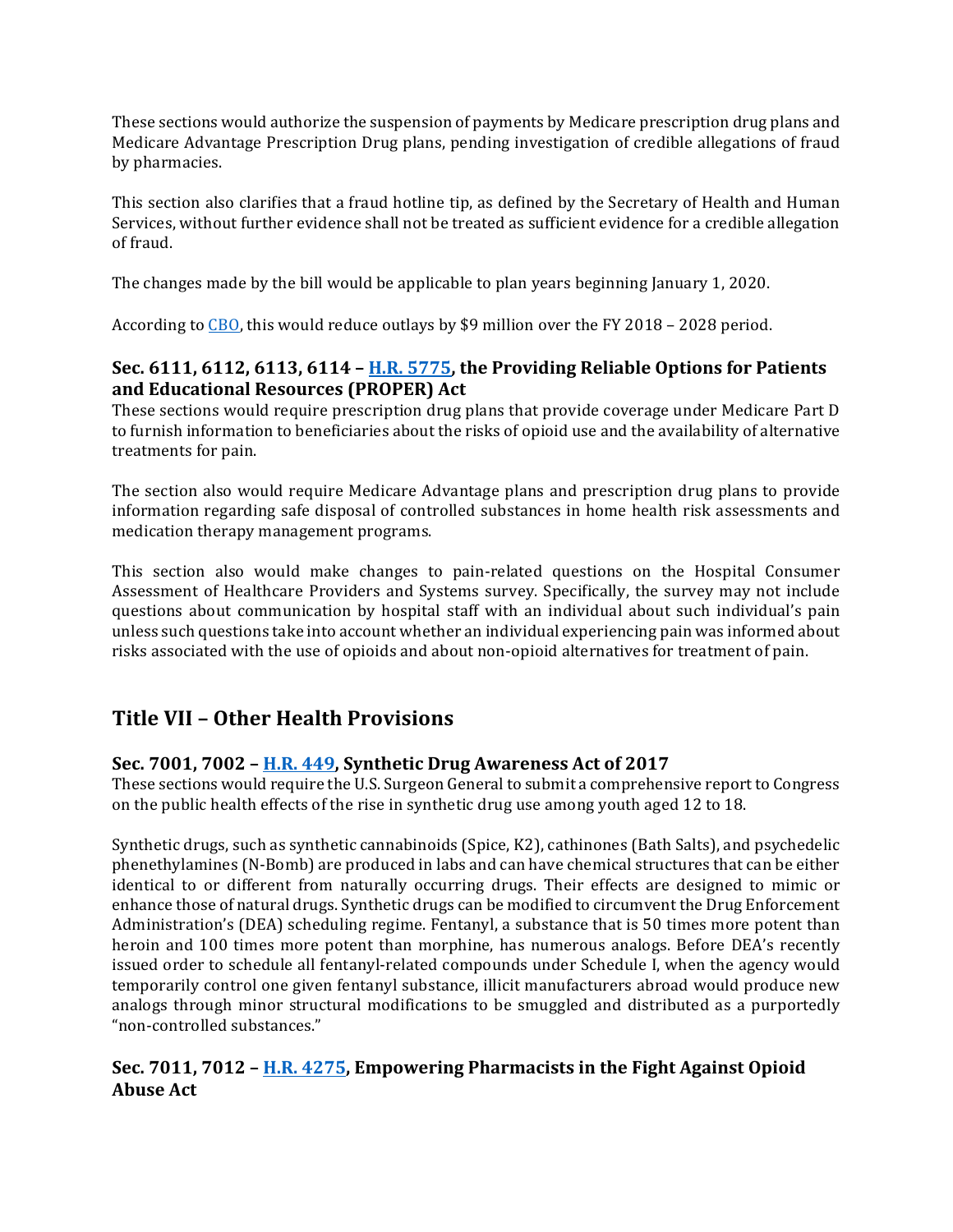These sections would require the Department of Health and Human Services (HHS) to develop and disseminate training programs and materials for pharmacists, health care providers, and patients on circumstances where a pharmacist may decline to fill a prescription he feels is fraudulent or is indicative of diversion.

### **Sec.** 7021, 7022, 7023 – H.R. 4284, Indexing Narcotics, Fentanyl, and Opioids (INFO) **Act of 2017**

These sections would direct the Department of Health and Human Services to create a public and easily accessible electronic dashboard linking to all of the nationwide efforts and strategies to combat the opioid crisis.

Additionally, this legislation would create an Interagency Substance Use Disorder Coordinating Committee to review and coordinate opioid use disorder and other substance use disorder research, services, and prevention activities across all relevant Federal agencies, evaluate the effectiveness of these activities, and make specific recommendations for actions that agencies can take to better coordinate the administration of services for patients with opioid use disorder and substance abuse disorder. The Committee would terminate after six years.

### Sec. 7031, 7032 – H.R. 4684, the Ensuring Access to Quality Sober Living Act of 2017

These sections would require the Substance Abuse and Mental Health Services Administration (SAMHSA) to develop, publish, and disseminate best practices, including model laws, for operating recovery housing that promotes a safe environment for sustained recovery from substance use disorder (SUD).

This section would authorize the appropriation of \$3 million over the FY 2019 – 2021 period.

### **Sec. 7041, 7042 – H.R. 5002, ACE Research Act**

These sections would provide the National Institutes of Health (NIH) with new authority to conduct "high impact cutting-edge research that fosters scientific creativity and increases fundamental biological understanding leading to the prevention, diagnosis, or treatment of diseases and disorders, or research urgently required to respond to a public health threat."

### **Sec. 7051, 7052 – H.R. 5009, Jessie's Law**

These sections would require the Department of Health and Human Services (HHS) to develop and disseminate best practices regarding the prominent display of substance use disorder (SUD) history in patient records of patients who have previously provided this information to a health care provider and who request the display of the information.

This section would also require HHS to annually develop and disseminate information to health care providers regarding permitted disclosures of information to families, caregivers, and health care providers.

### Sec. 7061, 7062 – H.R. 5041, Safe Disposal of Unused Medication Act,

The Controlled Substances Act requires persons who manufacture, distribute, or dispense controlled substances to register with the Department of Justice.

These sections would provide that an employee of a hospice program to handle and dispose of controlled substances for the person receiving the care without having to register with the Department of Justice.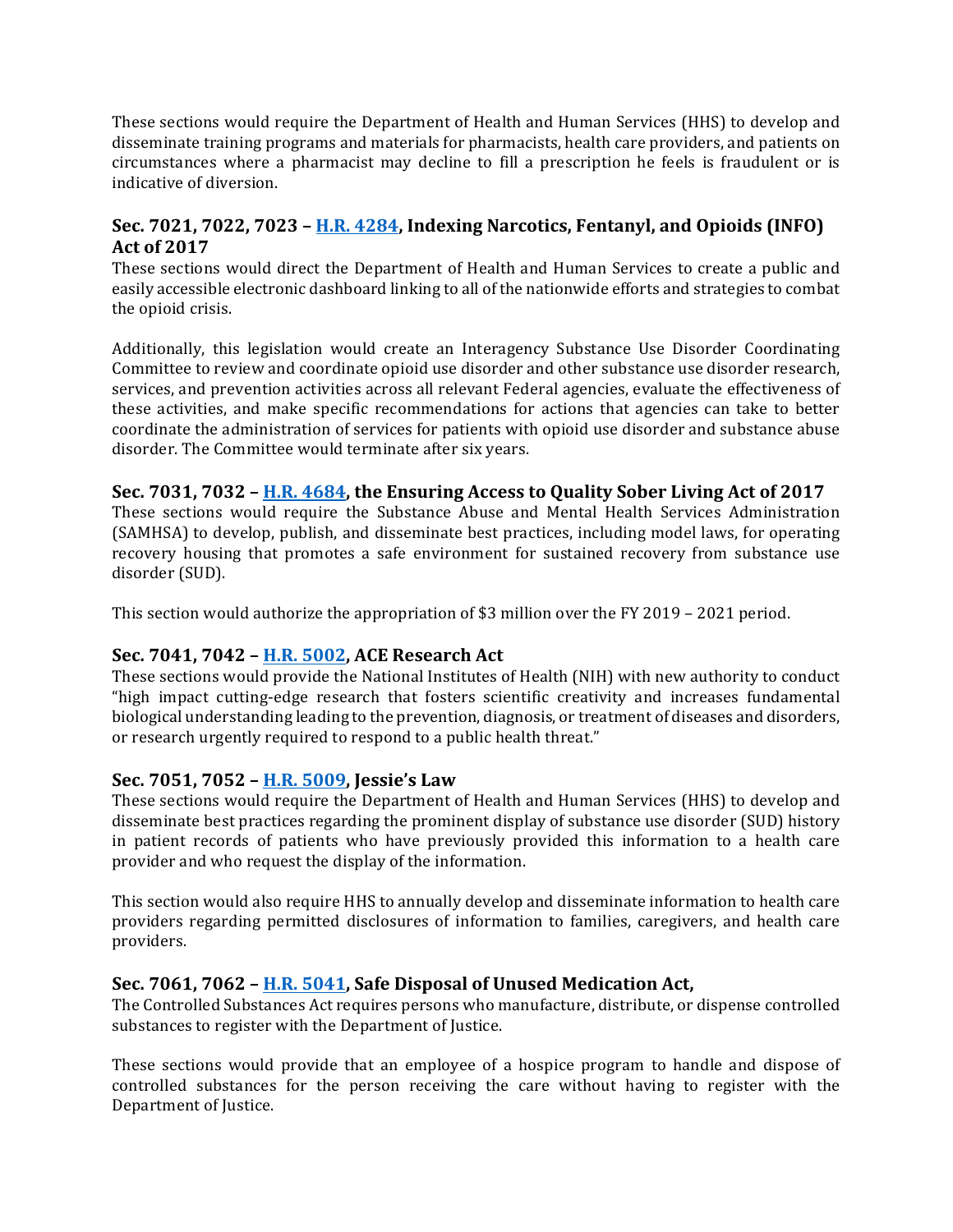This section would require training for hospice employees and would require hospice programs to have written policies regarding disposal of controlled substances.

### **Sec. 7071 - H.R. 5102, Substance Use Disorder Workforce Loan Repayment Act of 2018**

This section would create a loan repayment program for substance use disorder treatment providers.

Specifically, this section would offer student loan repayment of up to \$250,000 for participants who agree to work as a substance use disorder treatment professional in areas most in need of their services. The program would be available to a wide range of direct care providers, including physicians, registered nurses, social workers, and other behavioral health professionals.

This section would authorize the appropriation of \$25 million for each year over the FY 2019 – 2028 period.

### **Sec.** 7081, 7082 – **H.R. 5176, Preventing Overdoses While in Emergency Rooms (POWER) Act of 2018**

These sections would require the Department of Health and Human Services (HHS) to establish a program to develop protocols for discharging patients who have presented with an opioid overdose.

This section would establish a grant to up to 20 health care sites to carry out the program. Grants would be used to establish polices to address the administration of overdose reversal medication and best practices for treating overdoses, and could be used to hire medical professionals, establishing models of care, and other uses.

This section would authorize the appropriation of \$50 million for the FY 2019 – 2023 period.

### **Sec.** 7091, 7092 - **H.R. 5197, Alternatives to Opioids** (ALTO) in the Emergency **Department Act**

These sections would require the Department of Health and Human Services (HHS) to carry out a demonstration program to award grants to hospitals and emergency departments to develop, implement, enhance, or study alternative pain management protocols and treatments that limit the use and prescription of opioids in emergency departments.

This section would authorize appropriation of \$10 million each fiscal year of the FY 2019 – 2021 period.

### Sec. 7101, 7102, 7103, 7104, 7105, 7106 - **H.R. 5228**, the Stop Counterfeit Drugs by **Regulating and Enhancing Enforcement Now (SCREEN) Act**

These sections would provide authority for Food and Drug Administration (FDA) to authority destroy certain drugs imported into the United States through the mail. The bill would increase the maximum dollar amount of drugs that may be destroyed, if the FDA Commissioner determines it is in the interest of public health.

This section would allow the FDA to order a distributer of a drug to cease distribution of the drug upon a determination that use, consumption, or exposure to the drug may present an imminent or substantial 15 hazard to the public health. The bill would provide an informal hearing within 10 days for the person subject to the order. The bill would allow the FDA to recall the drug.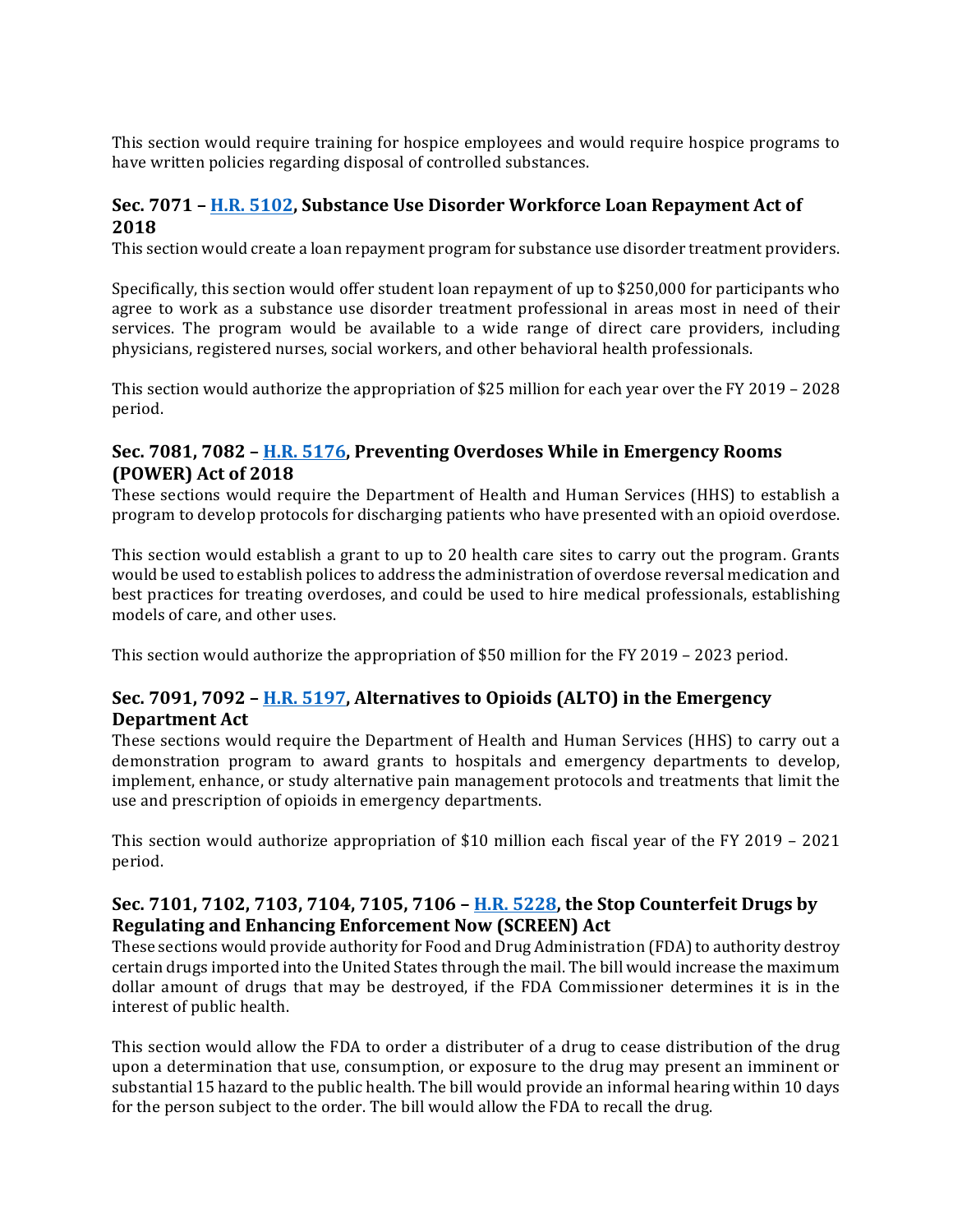This section would allow the FDA to seize all drugs being offered for importation by a manufacturer, distributor, or importer as adulterated or misbranded, if the FDA "identifies a pattern of adulterated or misbranded drugs being offered for import from the same manufacturer, distributor, or importer."

This section would establish a new FDA Opioid and Substance Use Epidemic Response Fund "to strengthen and facilitate the Food and Drug Administration's efforts to address the opioid and substance use epidemic." The bill would transfer \$110 million annually over the FY 2019 - 2023 period from the General Fund of the Treasury to the new Fund. The bill would authorize appropriations from the Fund as high as the annual transfer. The bill would provide that for FY 2019 – 2023, the total amount of appropriations out of the Fund shall be subtracted from the CBO estimate of discretionary Budget Authority and Outlays and the amount transferred to the Fund shall be reduced by the same amount in order to offset the budgetary effects of the appropriations for CBO scoring purposes. The bill would limit the applicability of transfer authority provided in appropriations bills to require that the funds appropriated from the Fund be limited to the uses specified by the bill.

This section would allow the FDA to refuse an application for a new drug "if the drug is or contains a controlled substance for which a listing in any schedule is in effect under the Controlled Substances Act or that is permanently scheduled pursuant to section 201 of such Act, on the basis of information submitted to him as part of the application, or upon the basis of any other information before him with respect to such drug, the drug is unsafe for use due to the risks of abuse or misuse or there is insufficient information to show that the drug is safe for use considering such risks." The bill would allow the FDA to withdraw approval of a drug if the Secretary finds "that, in the case of a drug that is or contains a controlled substance for which a listing in any schedule is in effect under the Controlled Substances Act or that is permanently scheduled pursuant to section 201 of such Act, on the basis of new information before him with respect to such drug, evaluated together with the information available to him when the application was approved, that the drug is unsafe for use due to the risks of abuse or misuse."

### **Sec. 7111, 7112 - H.R. 5261, TEACH to Combat Addiction Act of 2018**

These section would allow for the designation of Regional Centers of Excellence in Substance Use Disorder Education. Eligible entities would include health systems, medical schools, teaching hospitals, and other health profession schools.

This section would authorize the appropriation of \$4 million for each year over the FY 2019 – 2023 period.

### **Sec.** 7121 – **H.R.** 5272, a bill to ensure that programs and activities that are funded by a grant, cooperative agreement, loan, or loan guarantee from the Department of Health and Human Services, and whose purpose is to prevent or treat a mental health or substance use disorder, are evidence-based

This section would direct the Substance Abuse and Mental Health Services Administration (SAMHSA) to provide guidance for entities applying for substance use disorder and mental illness grants, including guidance to grantees on how best to articulate the rationale for a given program or activity.

### Sec. 7131, 7132 - H.R. 5327, Comprehensive Opioid Recovery Centers Act 2018

These sections would establish grants for at least ten Comprehensive Opioid Recovery Centers (CORCs) that would serve as models for comprehensive treatment and recovery. CORCs would utilize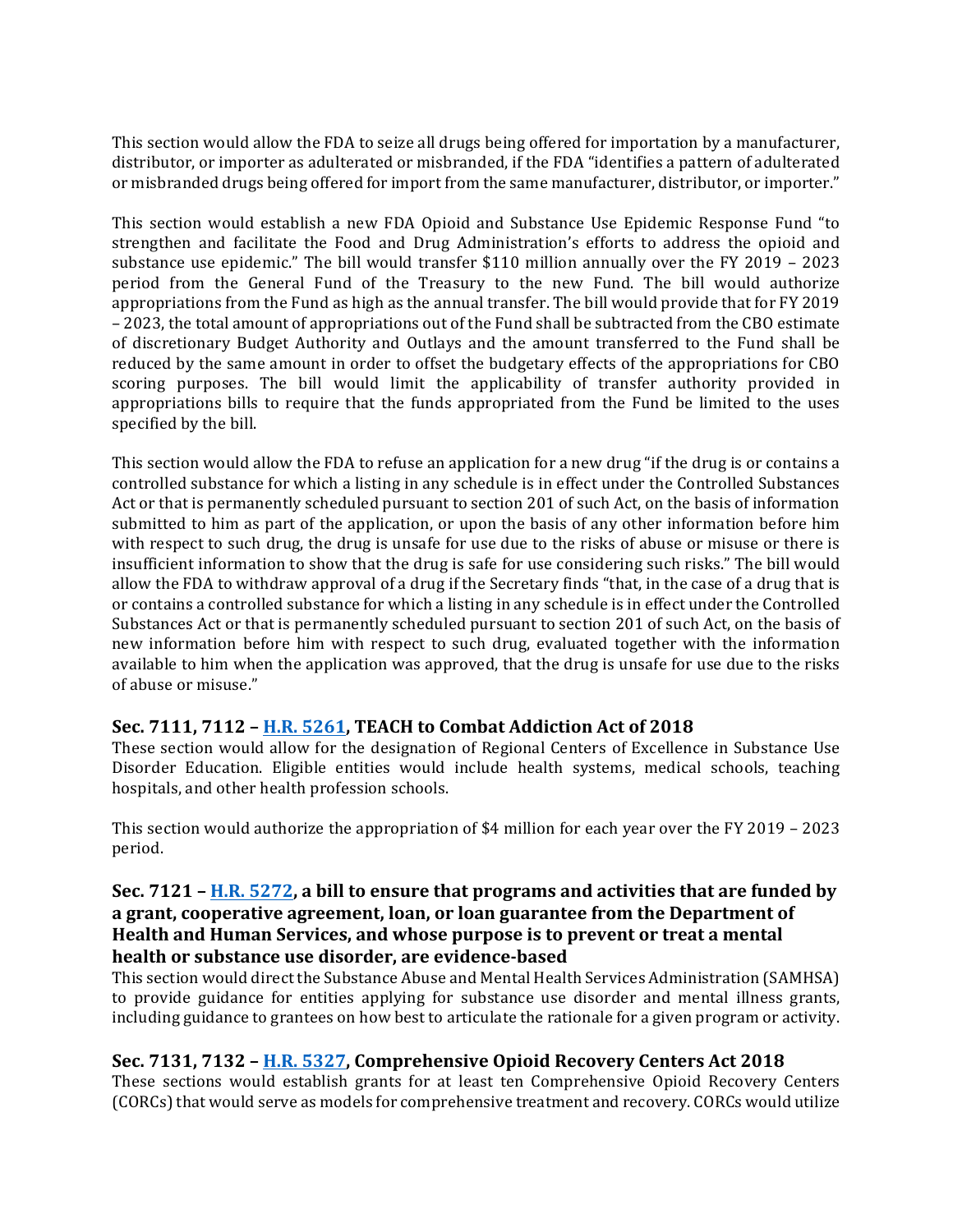the full range of FDA-approved medications and evidence-based treatments, have strong linkages with the community, generate meaningful outcomes data, and dramatically improve the opportunities for individuals to establish and maintain long-term recovery as productive members of society.

This section would authorize the appropriation of \$10 million each year over the FY 2019 - 2023 period.

### **Sec.** 7141, 7142, 7143, 7144 - H.R. 5329, the Poison Center Network Enhancement **Act of 2018**

These sections would reauthorize the national network of Poison Control Centers, which offer free, confidential, and expert medical advice 24 hours a day, seven days a week. Often times these programs serve as the primary resource for poisoning information and help reduce Emergency Room visits through in-home treatment.

This section would reauthorize a public awareness campaign regarding poison control centers.

This section would reauthorize the Poison Control Center Grant Program.

This section would authorize a total of \$30.1 million annually over the FY 2019 – 2023 period for these activities.

### Sec. 7151, 7152 - H.R. 5353, Eliminating Opioid-Related Infectious Diseases Act of **2018**

These sections would reauthorize and expand a program to provide grants to public and nonprofit entities to:

- Cooperate with the States and Indian tribes in implementing or maintaining a surveillance system to determine the incidence of infections commonly associated with illicit drug use, including infections commonly associated with injection drug use
- Identify, counsel, and offer testing to individuals who are at risk of infections as a result of injection drug use, receiving blood transfusions prior to July 1992, or other risk factors.
- Provide appropriate referrals for counseling, testing, and medical treatment of at risk individuals
- Develop and disseminate public information and education programs for the detection and control of infections
- Improve the education, training, and skills of health professionals in the detection and control of infections and the coordination of treatment of addiction and infectious diseases

This section would allow the Centers for Disease Control and Prevention (CDC) to carry out programs, including by grants, to provide for improvements to clinical-laboratory procedures.

This section would authorize the appropriation of \$40 million in each fiscal year over the FY 2019 – 2023 period.

### **Sec.** 7161, 7162 - **H.R. 5473**, the Better Pain Management Through Better Data Act of **2018**

These sections would require the Food and Drug Administration (FDA) to conduct a public meeting and issue one or more guidances to address alternative methods for data collection on opioid sparing, alternative methods for inclusion of such data in product labeling; and investigations other than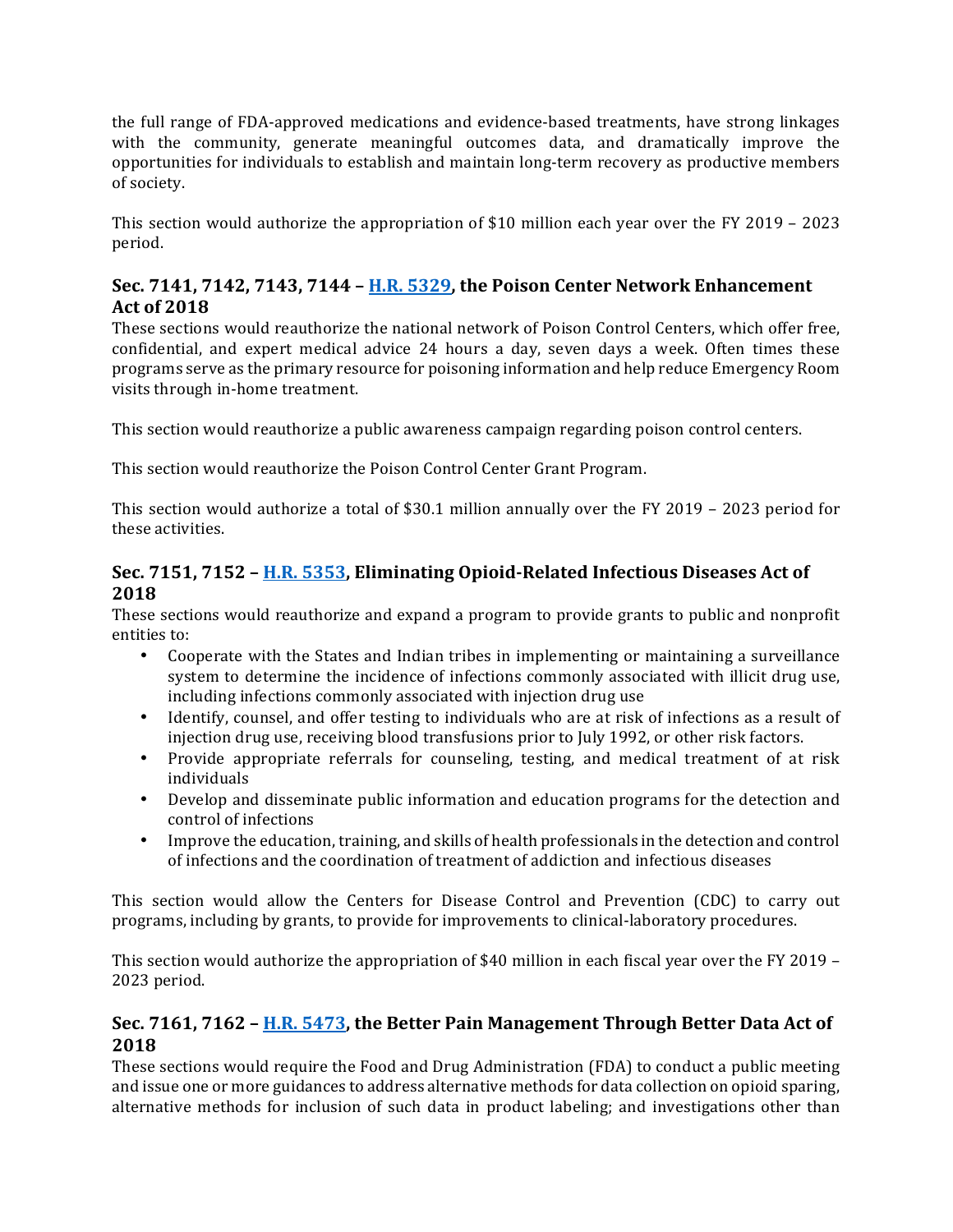clinical trials, including partially controlled studies and objective trials without matched controls such as historically controlled analyses, open-label studies, and meta-analyses, on opioid sparing for inclusion in product labeling.

The terms "opioid sparing" refer to the use of drugs or devices that reduce pain while enabling the reduction, replacement, or avoidance of oral opioids.

### **Sec.** 7171, 7172 – H.R. 5483, Special Registration for Telemedicine Clarification Act of **2018**

Current law permits the Attorney General to issue a special registration to health care providers to prescribe controlled substances via telemedicine in legitimate emergency situations, such as a lack of access to an in-person specialist. The waiver process has never been implemented through regulation.

These sections would require interim final regulations to be promulgated within one year after enactment of the hill.

### **Sec.** 7181, 7182 – H.R. 5587, the Peer Support Communities of Recovery Act

These sections would expand the Building Communities of Recovery grant program. The bill would authorize the Department of Health and Human Services to award grants to peer support specialist organizations for the development and expansion of recovery services.

This section would authorize appropriations of \$15 million for each fiscal year over the 2019 - 2023 period. This is an increase from the \$1 million that is currently authorized for this program.

### **Sec.** 7191, 7192, 7193, 7194 - H.R. 5752, the Stop Illicit Drug Importation Act of 2018

According to CRS, "Under current law, FDA, in collaboration with the Customs and Border Protection Agency, is authorized to inspect, detain, and refuse entry to imported drugs, devices, food, and other products under its jurisdiction. Recently, FDA Commissioner Gottlieb and others have highlighted challenges associated with diverted opioids or illegal drugs that enter the United States through international mail facilities, including issues with inspecting the high volume of items entering these facilities and procedural difficulties in determining whether a particular product violates the FD&C Act before it may be refused entry or destroyed."

These sections would expand the definition of what is considered a drug under the FDA's authority to detain, refuse, and destroy drugs to include articles that contain an active ingredient in an approved drug, contain an active ingredient that is under clinical investigation, or contain a substance that has a chemical structure that is substantially similar to such an active ingredient.

This section would allow the FDA to refuse importation of "articles of concern" that would include an article that contains a drug or substance for which in the previous 24 months the Secretary of Health and Human Services has initiated the process to schedule it under the Controlled Substances Act.

This section would modify the procedures regarding articles seized by the FDA due to being adulterated or misbranded.

This section would provide for the disbarment of individuals importing controlled substances under certain circumstances.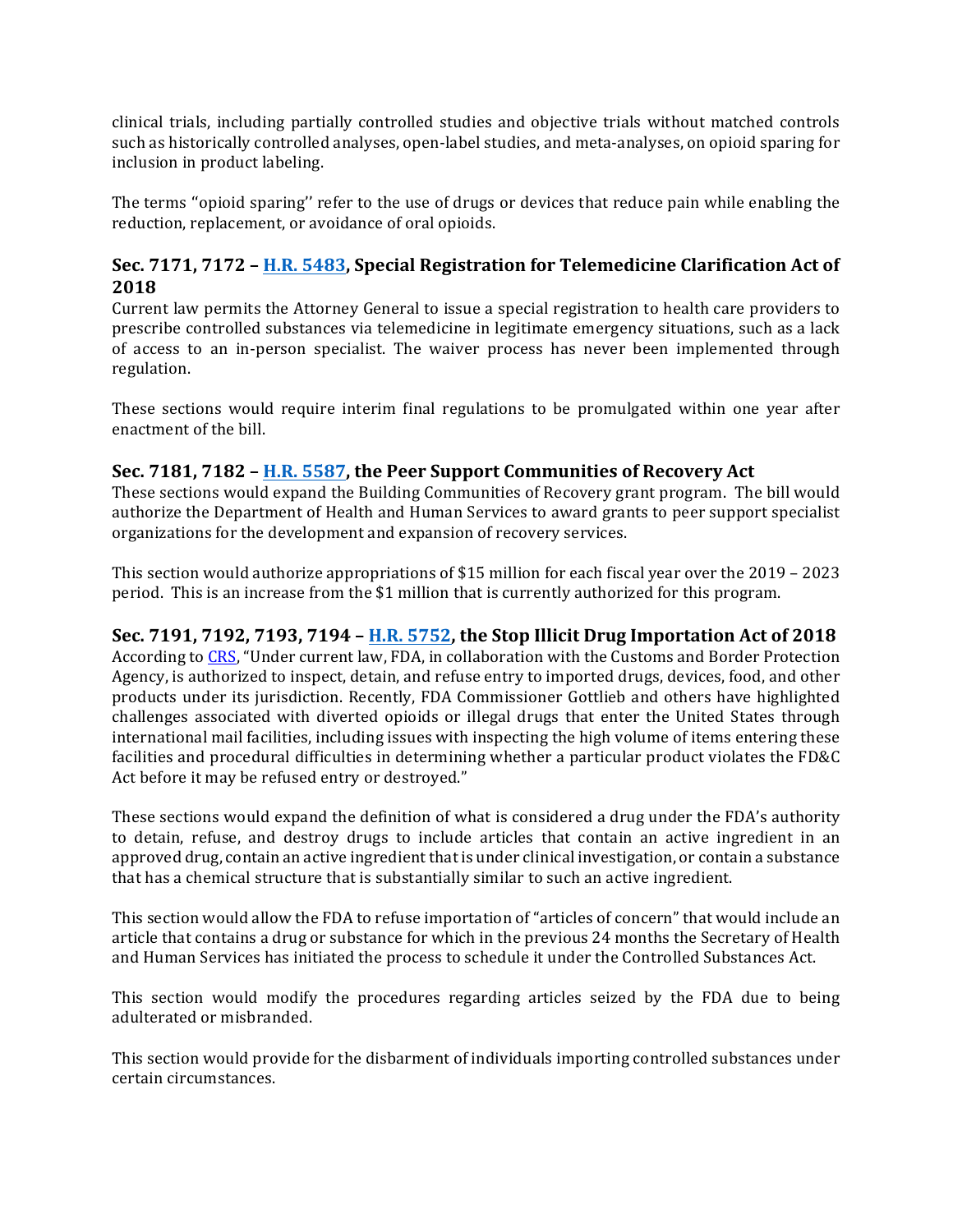### **Sec.** 7201, 7202, 7203 – H.R. 5812, the Creating Opportunities that Necessitate New and Enhanced Connections That Improve Opioid Navigation Strategies **(CONNECTIONS) Act**

These sections would allow the Centers for Disease Control and Prevention (CDC) to award grants to states and local governments, and provide training and technical assistance to states and local governments for evidenced based prevention activities, including prescription drug monitoring programs, health system interventions, evaluating interventions, and public awareness education regarding opioids.

This section would also allow the CDC to provide grants to carry out controlled substance overdose surveillance, including enhancing data reporting.

This section would require the CDC to support states use of Prescription Drug Monitoring Programs.

This section would authorize the appropriation of \$486 million each year over the FY 2019 - 2023 period for these grants and the Prescription Drug Monitoring Program.

### **Sec.** 7211, 7212 – H.R. 5687, the SOUND Disposal and Packaging Act

These sections would authorize the Sectary, after consultation with relevant stakeholders, to issue an order requiring the holder of a covered application to implement or modify one or more technologies, controls, or measures with respect to the packaging or disposal of one or more drugs identified in the covered application. This would be implemented if the Secretary determines such technologies, controls, or measures to be appropriate to help mitigate the risk of abuse or misuse of such drug or drugs, including by reducing the availability of unused drugs. In addition, this bill will facilitate utilization of packaging that may reduce overprescribing, diversion, or abuse of opioids.

Finally, this section would require the Government Accountability Office (GAO) to study new and innovative technologies that claim to be able to dispose of opioids safely and other unused medications. GAO would review and detail the effectiveness of these disposal methods.

### **Sec.** 7221 – **H.R.** 5811, to amend the Federal Food, Drug, and Cosmetic Act with **respect to post approval study requirements for certain controlled substances, and for other purposes**

This section would allow the FDA to require that pharmaceutical manufacturers study certain drugs after they are approved to assess any potential reduction in those drugs' effectiveness for the conditions of use prescribed, recommended, or suggested in labeling.

The Secretary would only be able to require a post-approval study, studies, or clinical trial if the Secretary becomes aware of new safety information; and if the Secretary determines that new effectiveness information exists. New effectiveness information is defined as: new information about the effectiveness of the drug, including a new analysis of existing information derived in a clinical trial; an adverse event report; peer-reviewed biomedical literature; and data derived from the postmarket risk identification system. The study wouldn't be considered a new clinical investigation for purposes of providing exclusivity for a drug.

### **Title VIII – Miscellaneous**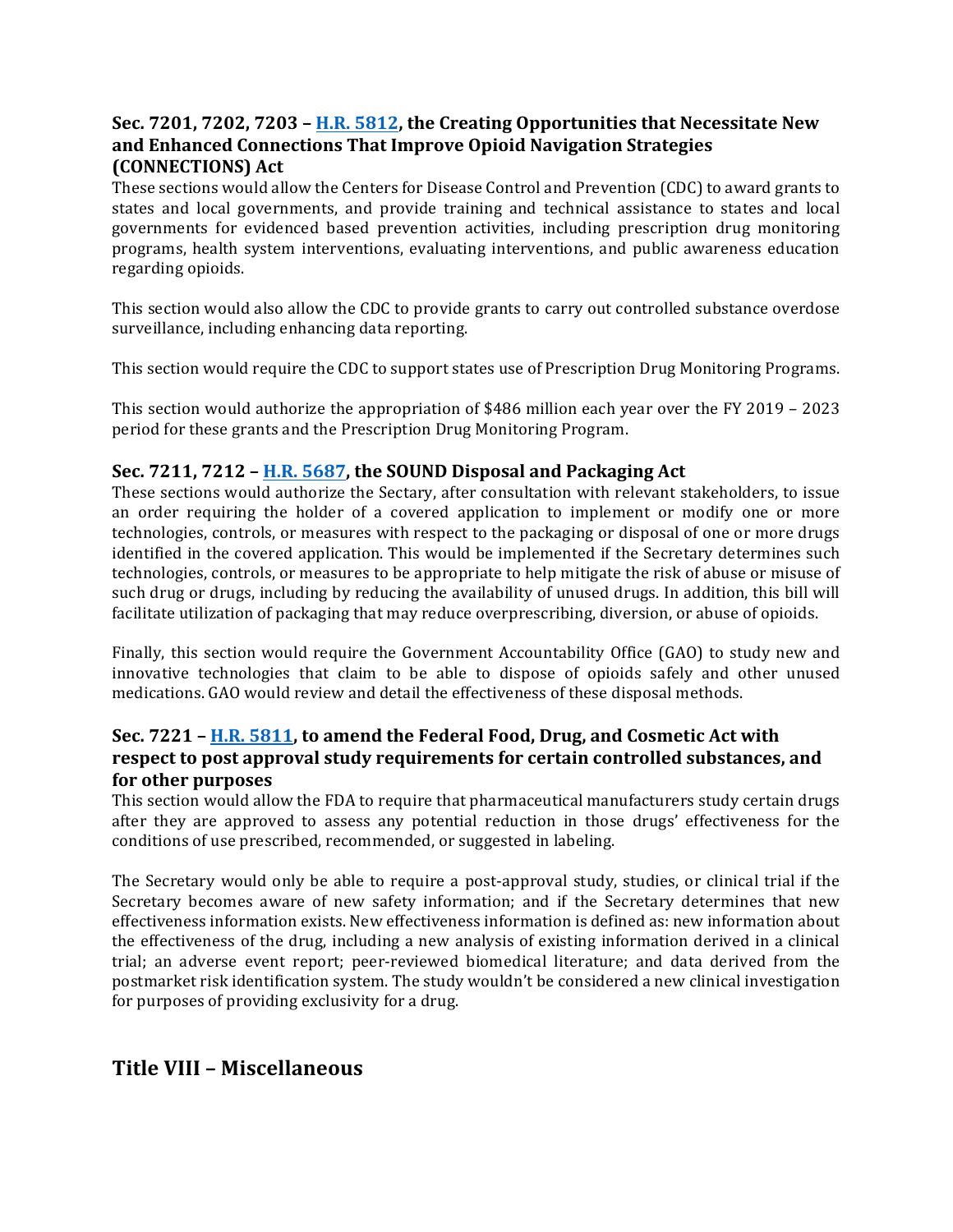### Sec. 8001, 8002, 8003, 8004, 8005, 8006, 8007, 8008, 8009 - H.R. 5788, the **Synthetics Trafficking and Overdose Prevention (STOP) Act of 2018**

These sections would require the Secretary of Treasury to promulgate regulations that would require the United States Postal Service (USPS) to transmit advance electronic data (AED) to U.S. Customs and Border Protection (CBP) for international shipments by the USPS. The AED requirements would be phased in with target percentages that increase over time. By the end of 2018, the percentage of shipments that would have to meet the AED requirement would be set at 70 percent overall, and 100 percent of shipments from China.

By the end of 2020, 100 percent of packages would have to meet the AED requirement. The bill would allow the Commissioner of CBP to exclude a country from the AED requirement if the Commissioner determines that a country does not have the capacity to collect and transmit advance electronic data, represents a low risk for shipments that violate relevant U.S. laws and regulations, and accounts for low volumes of mail shipments that can be effectively screened for compliance with relevant U.S. laws and regulations through an alternate means. The Commissioner would reevaluate such exclusions annually. 

The USPS and CBP would be required to refuse shipments after December 31, 2020, that are not transmitted with required AED. The bill gives the USPS and CBP discretion to take remedial action instead of refusing shipment. Remedial action can include destruction, seizure, controlled delivery or other law enforcement initiatives, or correction of the failure to provide the information.

This section would create, starting in 2020, a new customs fee of one dollar to be applied on Inbound Express Mail Service (EMS) items. Collected fees would be split between CBP and USPS, for the costs of customs processing associated with the new requirements. The fee could be adjusted annually beginning in FY 2021 to an amount commensurate with the costs of services provided in connection with the customs processing of Inbound EMS items.

This section would require the Department of Homeland Security and USPS to jointly submit to Congress a report on compliance with the requirements established in this bill.

This section would require the Department of Homeland Security and USPS to develop a joint strategic plan detailing specific performance measures for achieving transmission of AED and for the percentage of targeted mail presented by USPS to CBP for inspection. The bill would also require the Department of Homeland Security and USPS to develop a joint strategic plan detailing the extent to which U.S. Customs and Border Protection and the United States Postal Service are engaged in capacity building efforts, describing plans for future capacity building efforts, and assessing how capacity building has increased the ability of U.S. Customs and Border Protection and the Postal Service. 

This section would also require the Government Accountability Office (GAO) to submit a report on the extent and quality of progress made by the USPS in complying the bill's AED requirements.

This section would direct the Secretary of State, in the event that the requirements under the bill are determined to be in violation of obligations of the United States under any postal treaty, convention, or other international agreement to negotiate to amend the relevant provisions of the agreement so that the United States is no longer in violation.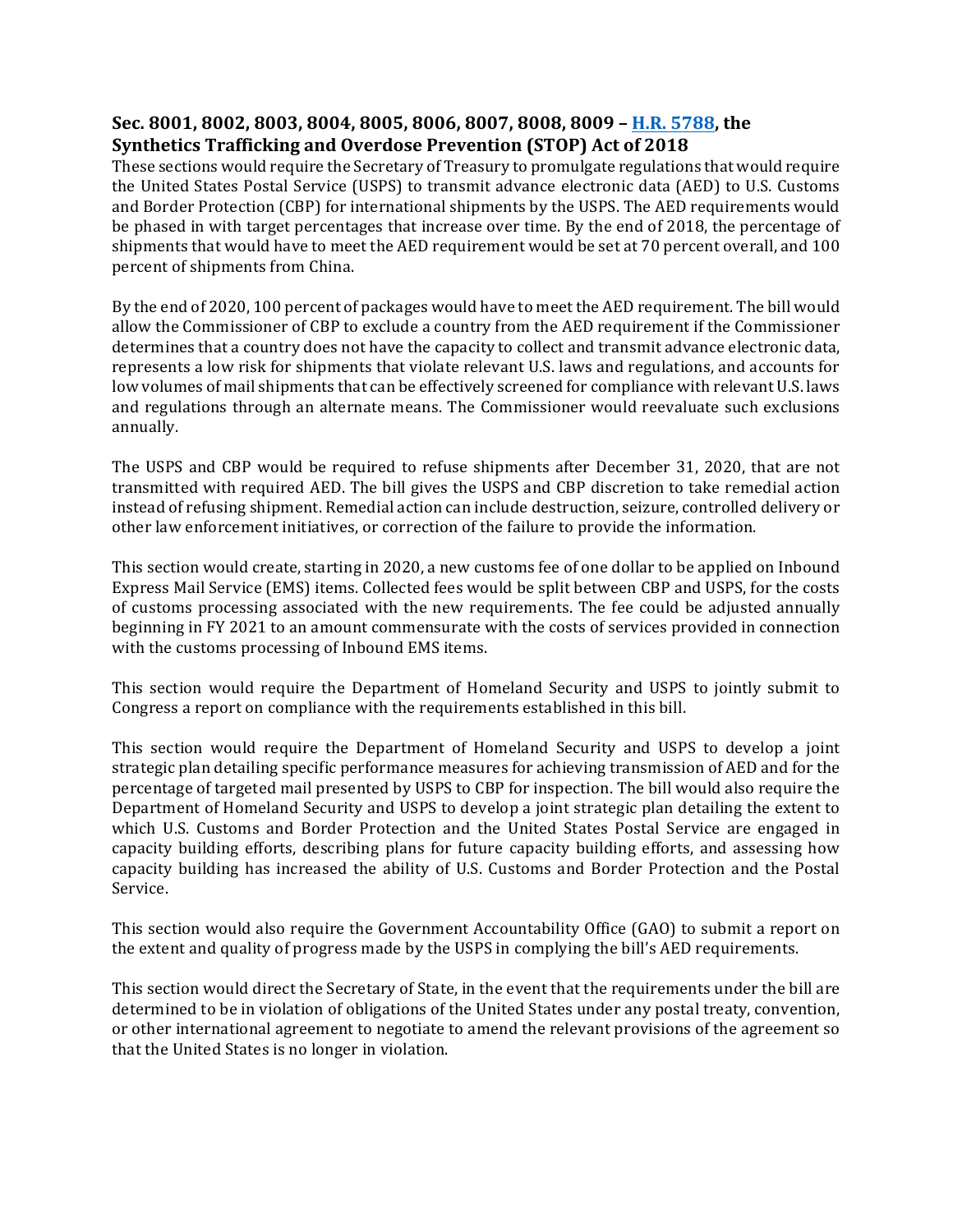This section would require the USPS and CBP to collaborate to identify and develop technology for the detection of illicit fentanyl, other synthetic opioids, and other narcotics and psychoactive substances entering the United States by mail.

This section would direct the USPS to ensure that all costs associated with complying with this Act are charged directly to foreign shippers or foreign postal operators.

This section would set up a civil penalty against the USPS if the USPS accepts a shipment in violation of the bill's AED requirements after December 31, 2020. The bill would direct CBP to reduce or dismiss the penalty if the USPS has a low error rate in compliance with this Act, is cooperating with CBP, or has taken remedial action to prevent future violations. If CBP determines that the USPS has repeatedly committed violations, it shall impose civil penalties until corrective action, satisfactory to CBP is taken. The bill would require the CBP to annually report on violations occurring in the last year. 

According to  $\overline{CBO}$ , this section would increase outlays by \$30 million over the FY 2018 – 2028 period.

### **Sec.** 8011, 8012 - **H.R.** 5889, the Recognizing Early Childhood Trauma Related to **Substance Abuse Act of 2018**

These sections would require the secretary of Health and Human Services to disseminate information, resources, and technical assistance to early childhood education providers on ways to properly recognize children who are impacted by drug abuse-related trauma and how to appropriately respond.

The goals of the resources provided must be to educate early childhood education providers on identifying early signs and risk factors, suggest communication tools and practices for traumainformed care, provide options to responding to children, and promoting whole-family and multigenerational approaches to prevent separation.

### Sec. 8021, 8022 - H.R. 5890, the Assisting States' Implementation of Plans of Safe **Care Act**

These sections would require the Secretary of Health and Human Services to provide written guidance and technical assistance to support states in implementing parts of  $42$  U.S.C. 5106a of the Child Abuse Prevention and Treatment Act, which provides grants to states for child abuse or neglect prevention and treatment.

This section requires the guidance to:  $(1)$  enhance understanding of requirements and flexibilities; (2) address challenges with developing and implementing plans of safe care; (3) disseminate best practices related to developing and implementing plans of safe care; (4) support collaboration between health care providers, social service agents, public health agencies and the child welfare system,  $(5)$  prevent separation and support reunification of families;  $(6)$  recommend treatment approaches for serving infants, pregnant women, and post-partum women whose infants may be affected by substance use  $(7)$  support state efforts to develop technology systems;  $(8)$  help states improve the long term safety and well-being of young children and families.

This section does not amend requirements of the Child Abuse Prevention and Treatment Act.

### Sec. 8031, 8032 – **H.R. 5891**, the Improving the Federal Response to Families **Impacted by Substance Use Disorder Act**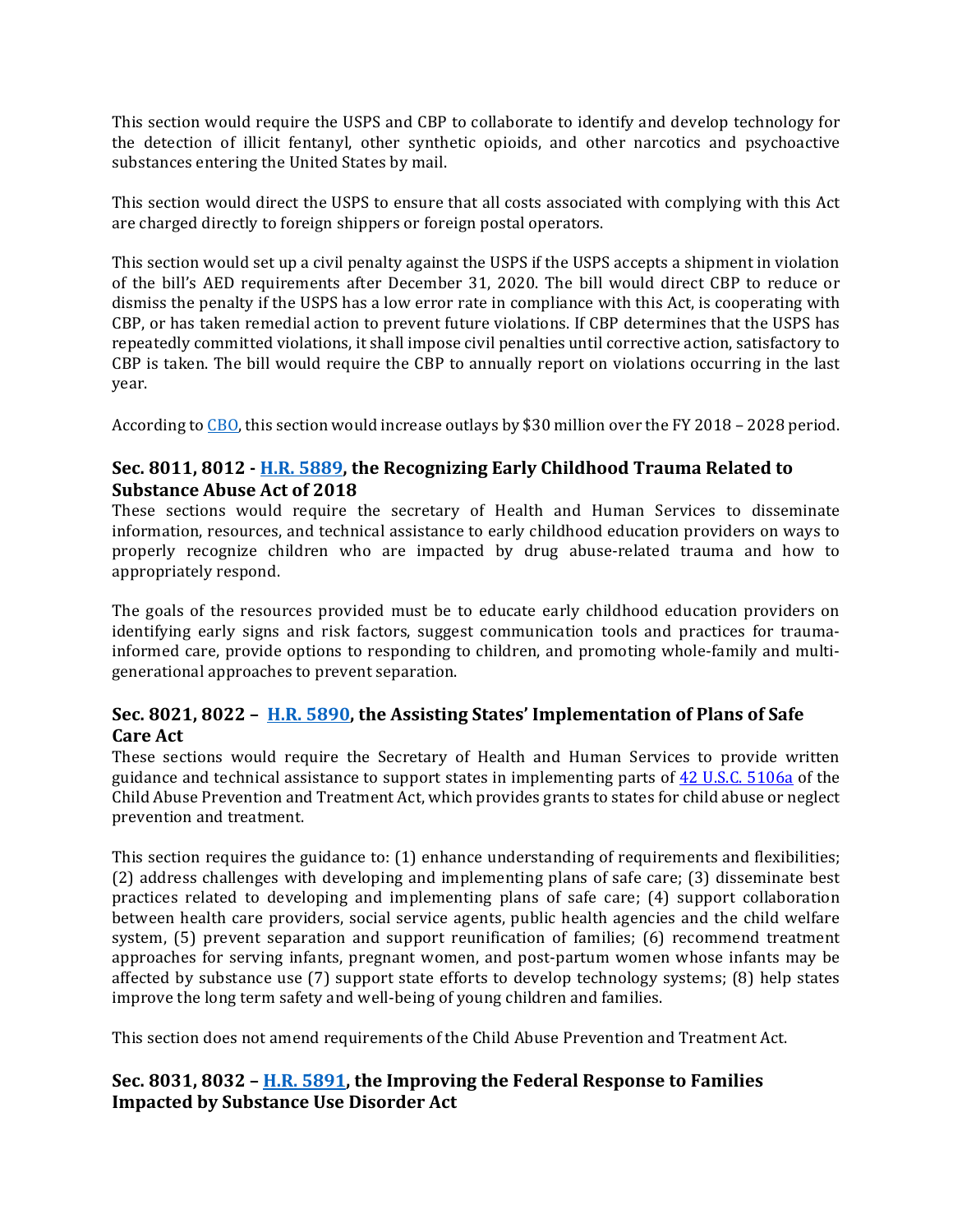These sections would establish an Interagency Task Force to Improve the Federal Response to Families Impacted by Substance Use Disorders to identify and recommend ways for federal agencies to coordinate substance abuse disorder and opioid crisis responses.

The task force would be comprised of 12 federal officials from each of the following departments:

- Secretary of Health and Human Services: two members
- Secretary of Education: two members
- Secretary of Agriculture: two members
- Secretary of Labor: two members
- The additional four federal officials/members of the taskforce and the chairperson are to be appointed by the Secretary of Health and Human Services

The taskforce members may not receive pay, allowances or benefits as a result of their service on the taskforce.

The duties of the taskforce are to:  $(1)$  solicit input from stakeholders to inform the taskforce's activities; (2) develop a collaboration strategy for the federal response to substance abuse disorders; (3) evaluate and recommend partnerships, professional development or best practices based on that strategy; and, (4) consider evidence-based best practices related to identifying and supporting families at risk of substance abuse exposure.

This section prevents the application of the Federal Advisory Committee Act to the task force.

This section requires the taskforce to prepare a detailed action plan and report to Congress. The taskforce must also submit a report to governors describing opportunities for partnerships. The reports must be made available online and must be released within 9 months of enactment. The taskforce will terminate 30 days after the reports have been disseminated.

Administrative expenses are to be paid out of the existing Department of Health and Human Services appropriations. 

### **Sec.** 8041 - **H.R.** 5892, to establish an Advisory Committee on Opioids and the **Workplace to advise the Secretary of Labor on actions the Department of Labor can** take to address the impact of opioid abuse on the workplace

This section would require the Secretary of Labor to establish an Advisory Committee on Opioids and the Workplace to advise the secretary on actions the Department of Labor can take to provide informational resources and best practices on how to address the impact of opioid abuse on the workplace and support workers suffering from opioid abuse.

The advisory committee would be comprised of 19 individuals:

- Employer representatives: four members
- Worker representatives: four members (two must be appointed by labor organizations)
- Representatives of health benefits, employee assistance, and workers' compensation plans, and workplace health and safety professionals: three members
- Treatment and recovery experts: 8 members. 1 member may be a state or local government agency representative

The secretary would appoint the chairperson and members of the committee would serve for three years. Members of the committee must serve without compensation.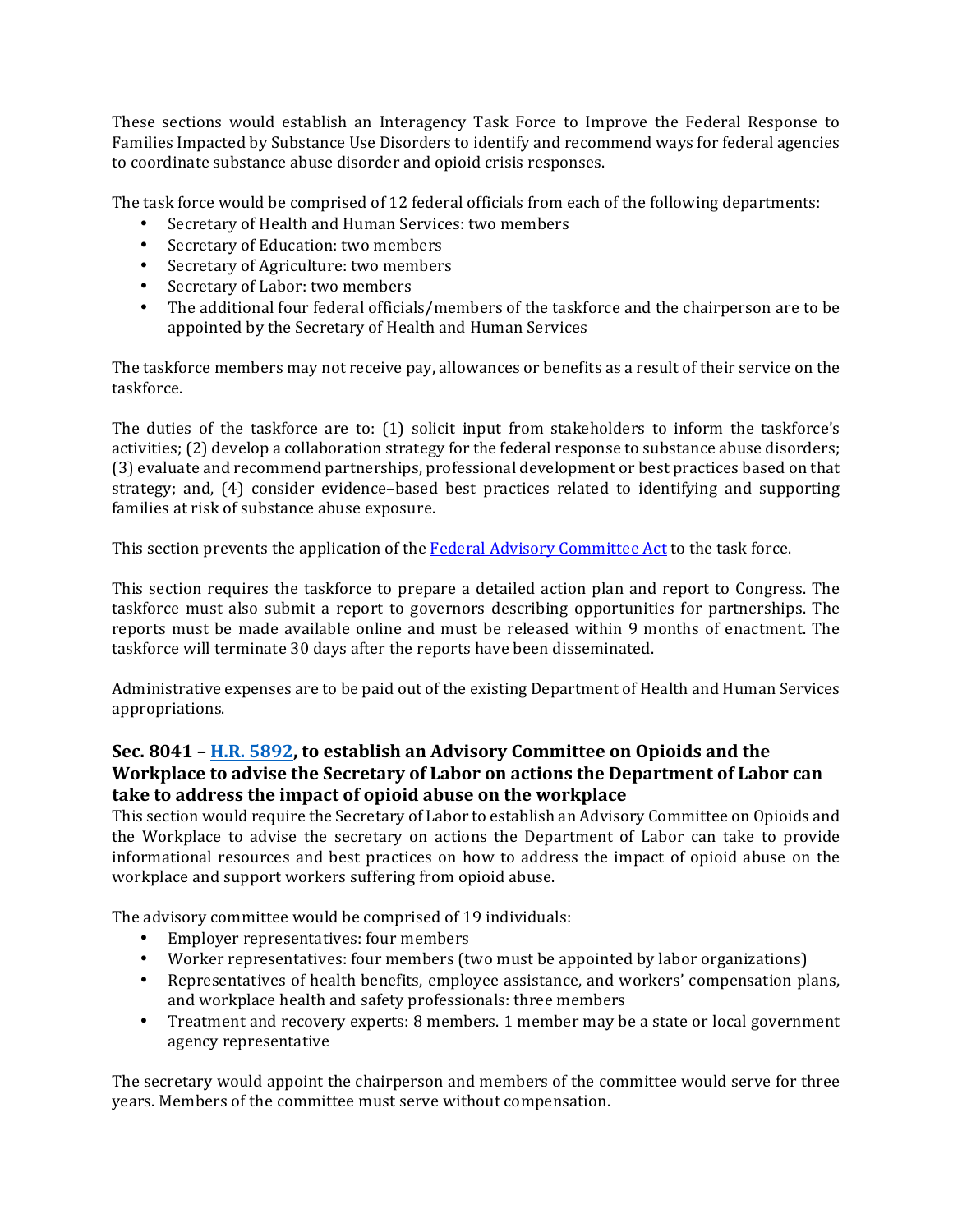The committee would advise the secretary on actions the department can take to provide informational resources and best practices on how to address the impact of opioid abuse on the workplace and support workers suffering from opioid abuse. In doing so, the committee must take into account: (1) evidence-based policies and best-practices regarding opioid abuse; (2) the effect of opioid abuse on workplace safety; (3) the impact of opioid abuse on productivity and absenteeism; (4) the extent to which alternative pain management treatments should be covered by employer health plans; (5) the legal requirements the protection of employee privacy and nondiscrimination;  $(6)$  interactions of opioids with other substance abuse disorders;  $(7)$  additional benefits or available resources to employees abusing opioids that promote worker retention or reentry; (8) initiatives that promote early identification of opioid abuse;  $(9)$  workplace policies that reduce stigmatization; and, (10) legal requirements of the Mental Health Parity and Addiction Equity Act and other laws related to health coverage of substance abuse and mental health services and medications.

This section requires the committee to submit a report to the secretary and appropriate congressional committees before the committee's termination.

This section prevents the application of the Federal Advisory Committee Act to the committee.

The bill does not authorize any funds to be appropriated; expenses are to be paid with funds appropriated to department management within the Department of Labor.

This section appoints three ex officio, non-voting member appointed by the secretary from agencies within the Department of Health and Human Services.

The committee would terminate three years after enactment.

### Sec. 8051, 8052 – H.R. 2147, the Veterans Treatment Court Improvement Act of 2018

These sections aim to avoid unnecessary criminalization of mental illness and extended incarceration among veterans by ensuring that eligible, justice-involved veterans have timely access to VA services. This program would provide support services to veterans involved in the criminal justice system.

This section would require the Department of Veterans Affairs (VA) to hire at least 50 Veterans Justice Outreach (VJO) Specialists, place each one at an eligible VA medical center, and ensure that each serves as part of a justice team in a veterans treatment court or other veteran-focused court. The bill would require the Secretary to ensure that each VJO specialist otherwise meets the VA hiring guidelines. 

According to CBO, "VA reports that currently it is working to hire at least 50 additional specialists for the VIO program," and that the bill would codify the VA's current plan.

This section would establish criteria for an eligible VA medical center, including working within a local criminal justice system for justice-involved veterans, maintaining an affiliation with one or more veterans treatments courts or other veterans-focused courts, and either routinely provides VJO specialists to serve as part of a justice team in a veterans treatment court or establishes a plan to do so. The bill would require that placement of VJO specialists be prioritized for VA medical centers that have or intend to have an affiliation with a veterans treatment court.

Additionally, this section would require the VA and GAO to submit reports to Congress on the VJO program.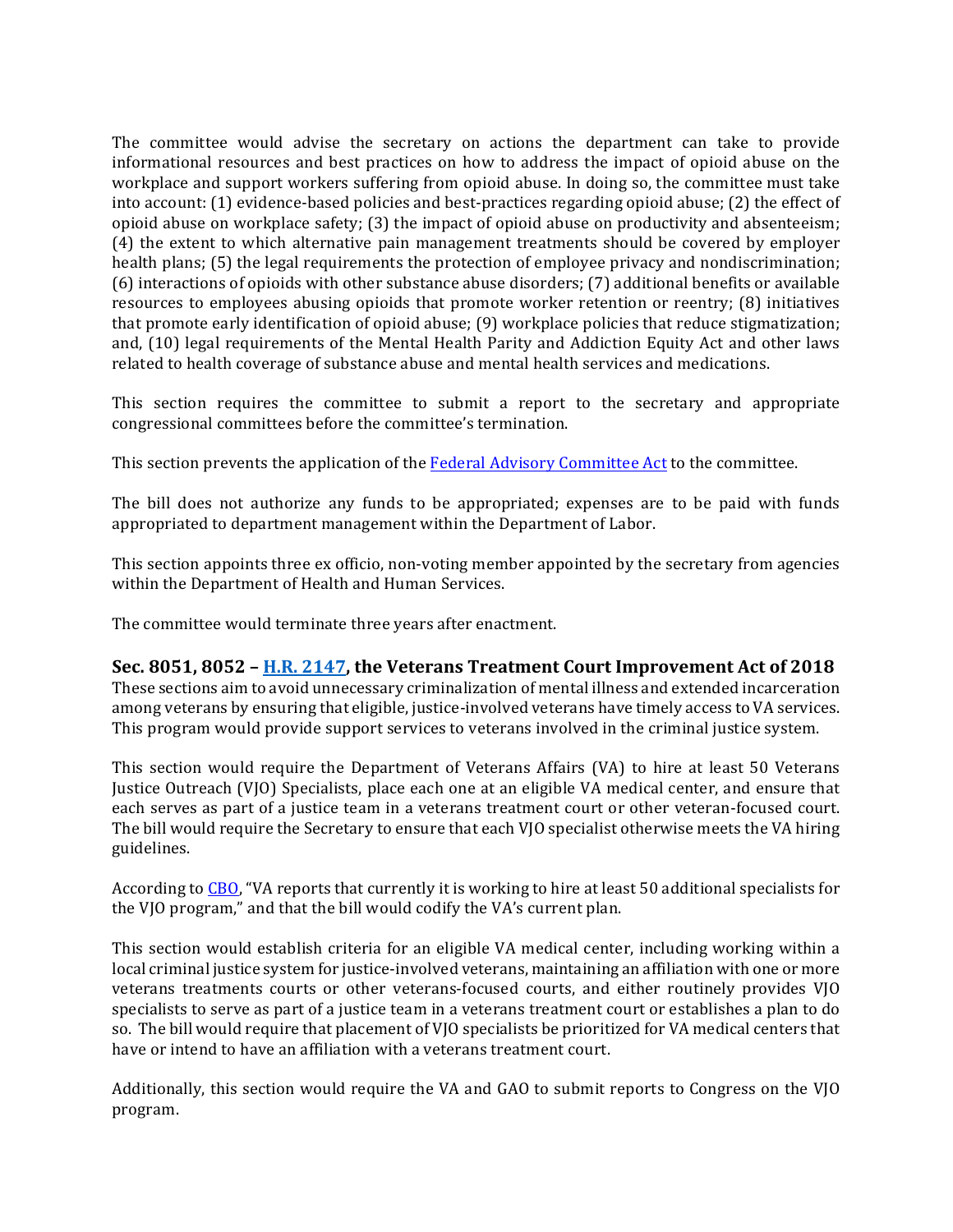### **Sec.** 8061 – H.R. 4635, to direct the Secretary of Veterans Affairs to increase the number of peer-to-peer counselors providing counseling for women veterans, and **for other purposes**

According to CBO, "Under current law, VA operates the Peer Support Counseling Program where veterans voluntarily provide support to fellow veterans on issues related to mental health care and readjustment." 

This section would require the Department of Veterans Affairs (VA) to attempt to recruit women as peer counselors.

Specifically, this section would direct VA to place an emphasis on appointing and training volunteer peer counselors for women veterans who suffered sexual trauma while in the Armed Forces, experience post-traumatic stress disorder, are homeless or at risk of becoming homeless, or are otherwise at increased risk of suicide.

This section would require the Secretary to conduct outreach to inform women veterans about the program and the assistance available. Further, the Secretary shall coordinate with community organizations, State and local governments, education institutions, local businesses and organizations that provide legal assistance in order to carry out this program.

This section would specify that no additional funds are authorized to be appropriated by the bill and that the VA shall carry out the requirements of the bill using funds otherwise made available to the Secretary. 

Additionally, the Secretary would be required to submit a report to the Congress providing an assessment of the program.

### **Sec.** 8071, 8072 – H.R. 5294, the Treating Barriers to Prosperity Act of 2018

These sections would clarify that the **Appalachian Regional Commission** may provide technical assistance to, make grants to, enter into contracts with, or provide amounts to individuals and entities in the Appalachian region for projects to address drug abuse, including opioid abuse. The bill specifically allows activities to facilitate the sharing of best practices, initiate programs to reduce harm to the workforce and economic growth, attract healthcare services and workers, and develop infrastructure.

This section would prevent more than 50 percent of the cost of the activity from being provided using funds appropriated under this section, unless the county is designated 'distressed' under 40 U.S.C. 14526, in which case 80 percent may be provided, or designated 'at-risk' under 40 U.S.C. 14526, in which case 70 percent may be provided. A current list of counties that have been designated as 'distressed' may be found here.

Grants may be provided in combination with other federal grants and other sources. The bill would allow grants to be used to increase the federal share under other programs, as the Appalachian Regional Commission determines appropriate. 

### **Sec.** 8081, 8082, 8083, 8084 - House Amendment to S. 1091, the Supporting **Grandparents Raising Grandchildren**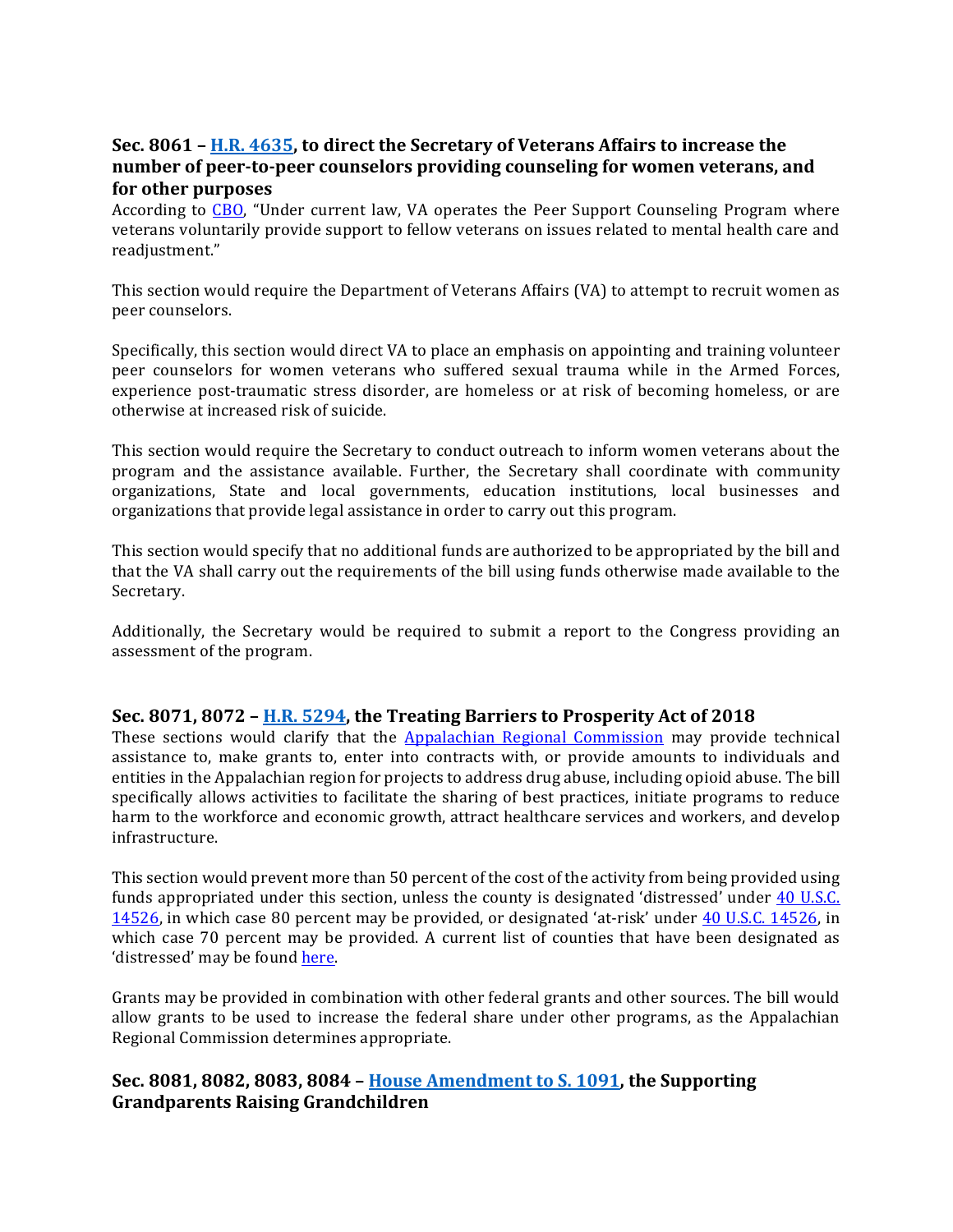These sections would establish an Advisory Council to Support Grandparents Raising Grandchildren. The advisory council would be comprised of the following members, or their designee:

- The Secretary of Health and Human Services
- The Secretary of Education
- The Administrator of the Administration for Community Living
- The Director of the Centers of Disease Control and Prevention
- The Assistant Secretary for Substance Abuse and Mental Health Services Administration
- The Assistant Secretary for the Administration for Children and Families
- A grandparent raising a grandchild
- An older relative caregiver of children
- The head of other federal departments or agencies, as identified by the Secretary of Health and Human Services as appropriate

The lead agency would be the Department of Health and Human Services.

The advisory council would be required to disseminate to the public information, resources and best practices available to help grandparent and older relatives meet the needs of children in their care, and maintain their own health and well-being.

This section would require the advisory council to consider the needs of those affected by the opioid crisis.

This section would require the advisory council to submit a report to the appropriate committees, state agencies, and to the public, online. The advisory council must submit a follow-up report within two years of submitting the first report.

This section would require the advisory council to establish a process to receive public input.

This section prevents the application of the Federal Advisory Committee Act to the committee.

No funds are authorized to carry out the bill, and the council shall terminate three years after enactment. 

#### Sec. 8091, 8092 - **H.R. 6029**, the REGROUP Act of 2018

The Comprehensive Opioid Abuse Program (COAP) was authorized through the Comprehensive Addiction and Recovery Act of 2016, to provide grants and assistance to state and local governments in combatting the opioid epidemic. Eligible applicants *include* first responder partnerships, technology-assisted treatment projects, system-level diversion projects, statewide planning, coordination, and implementation projects, Harold Rogers Prescription Drug Monitoring Program (PDMP) Implementation and Enhancement Projects, and Public Safety, Behavioral Health, and Public Health Information-sharing Partnerships. This program was originally authorized at \$103 million per fiscal year through 2021.

These sections would reauthorize the program through 2023 in the amount of \$330 million per fiscal year. This funding level was already appropriated through H.R. 1625, the Consolidated Appropriations Act.

### **AMENDMENTS:**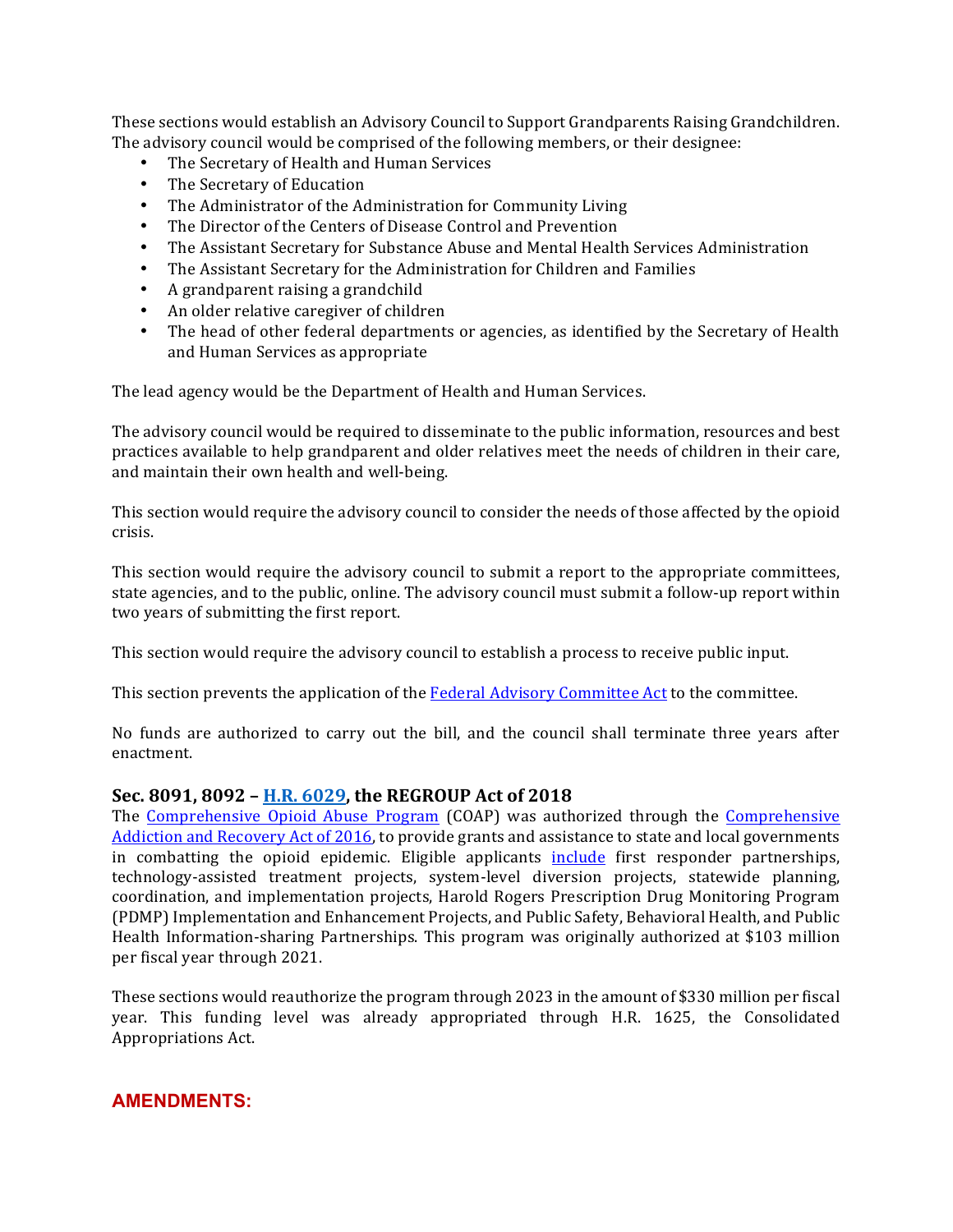- 1.  $(H22)$  Rep. Walden  $(R-OR)$ : would clarify that nothing in the review of current opioid prescriptions for chronic pain and screening for opioid use disorder in the Welcome to Medicare Initial Preventive Physical Examination would be construed to prohibit separate payment for structured assessment and intervention services for substance abuse furnished to an individual on the same day as an initial preventive physical examination.
- 2.  $(\#9)$  Rep. Dunn  $(R-FL)$ : would strike language expanding the classes of health care workers who are authorized to dispense narcotics for narcotic treatment, including a qualifying other practitioner, who is a nurse practitioner or physician assistant.
- 3.  $(\#16)$  Rep. Barton  $(R-TX)$ : would direct the Commissioner of Food and Drugs to develop highquality, evidence-based opioid analgesic prescribing guidelines for the indication-specific treatment of acute pain in the relevant therapeutic areas where such guidelines do not exist. The amendment would require the Commissioner of Food and Drugs to gather input through a public workshop and comment period, and to provide a report to Congress on how such guidelines will be used to protect the public health.
- 4.  $(H11)$  Rep. Curtis  $(R-UT)$ : would require a report to Congress from the Secretary of Health and Human Services, in coordination with the Centers for Disease Control and Prevention, the National Institutes of Health, and the Substance Abuse and Mental Health Services Administration on opioids prescribing practices for pregnant women and recommendations for such practices; that provides recommendations for identifying and reducing opioids misuse during pregnancy; on prescription opioid misuse during pregnancy in urban and rural areas; on prescription opioid use during pregnancy for the purpose of medication-assisted treatment in urban and rural areas; evaluating current utilization of non-opiate pain management practices in place of prescription opioids during pregnancy; providing guidelines encouraging the use of non-opioid pain management practices during pregnancy when safe and effective; and that provides recommendations for increasing public awareness and education of opioid use disorder in pregnancy, including available treatment resources in urban and rural areas.
- 5.  $(H12)$  Rep. Keating  $(D-MA)$ : would direct the Secretary of Health and Human Services to issue guidelines for prescribing an opioid overdose reversal drug. In issuing guidelines, the Secretary would address: co-prescribing an opioid overdose reversal drug in conjunction with any prescribed opioid; dosage safety; prescribing an opioid overdose reversal drug to an individual other than a patient; standing orders; other distribution, education, and safety measures as determined necessary.
- 6.  $(\#6)$  Rep. Meadows  $(R-NC)$ : would require the Government Accountability Office (GAO) to complete a study and submit a report to Congress on health care policy changes that may have contributed to the increase in opioid overdoses and deaths during the 10 years preceding the bill's enactment. The study would include a review of health care-related legislative, administrative, and judicial decisions by officers and employees of the Federal Government that have affected access to pain management strategies with an emphasis on pharmaceuticals as well as other measures.
- 7.  $(\#19)$  Rep. Waters (D-CA): would require the Secretary of Health and Human Services to conduct a survey of all entities that receive Federal funding for the purpose of providing substance use disorder treatment services. The survey would direct such entities to provide